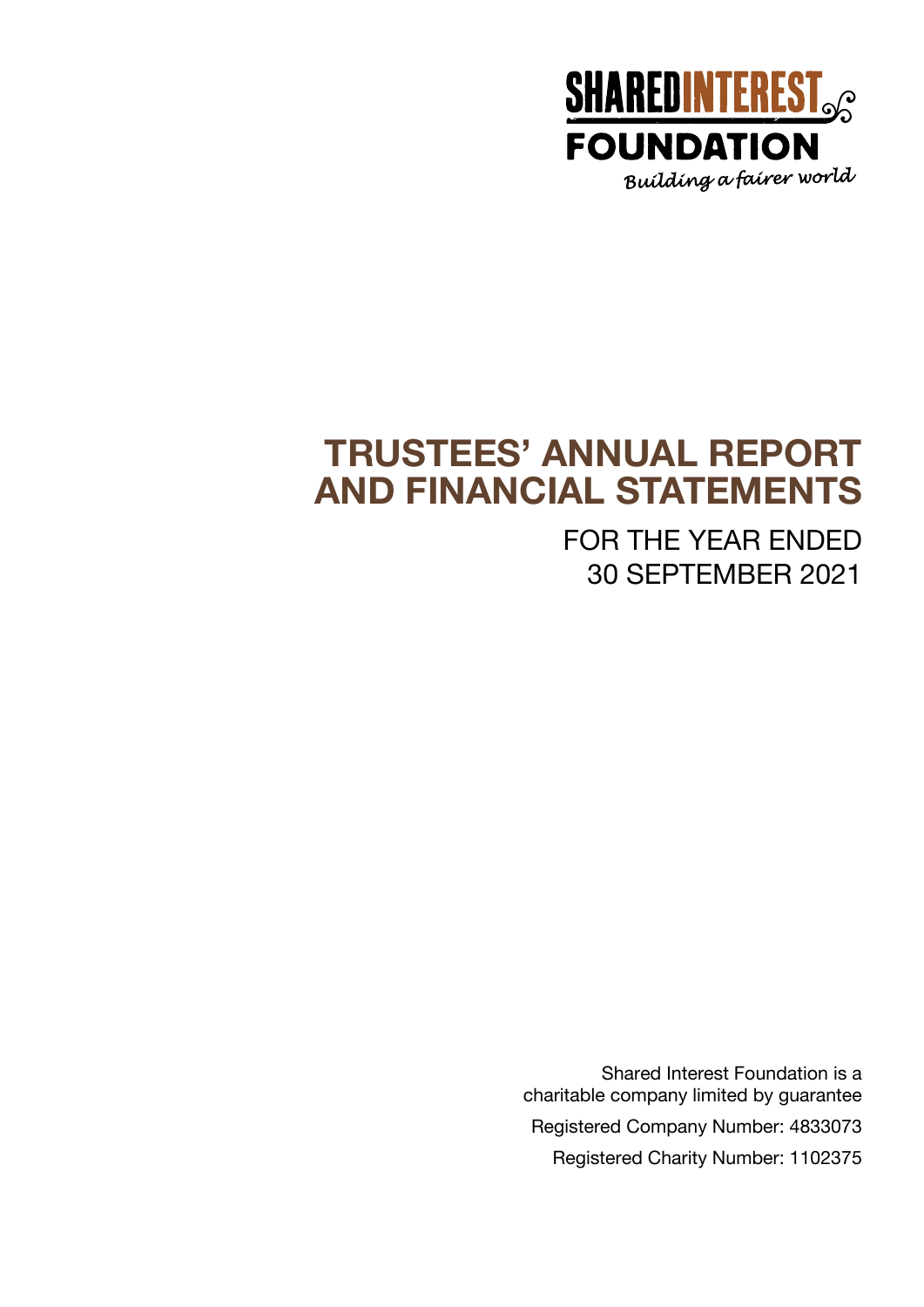## **SHARED INTEREST FOUNDATION**

**ANNUAL REPORT 2021**

## **Contents**

| Legal and Administrative Information     | 3               |
|------------------------------------------|-----------------|
| Trustees' Report                         | $\overline{4}$  |
| Independent Auditors' Report             | 8               |
| <b>Statement of Financial Activities</b> | 10              |
| <b>Balance Sheet</b>                     | 12 <sub>2</sub> |
| Notes to the Financial Statements        | 13              |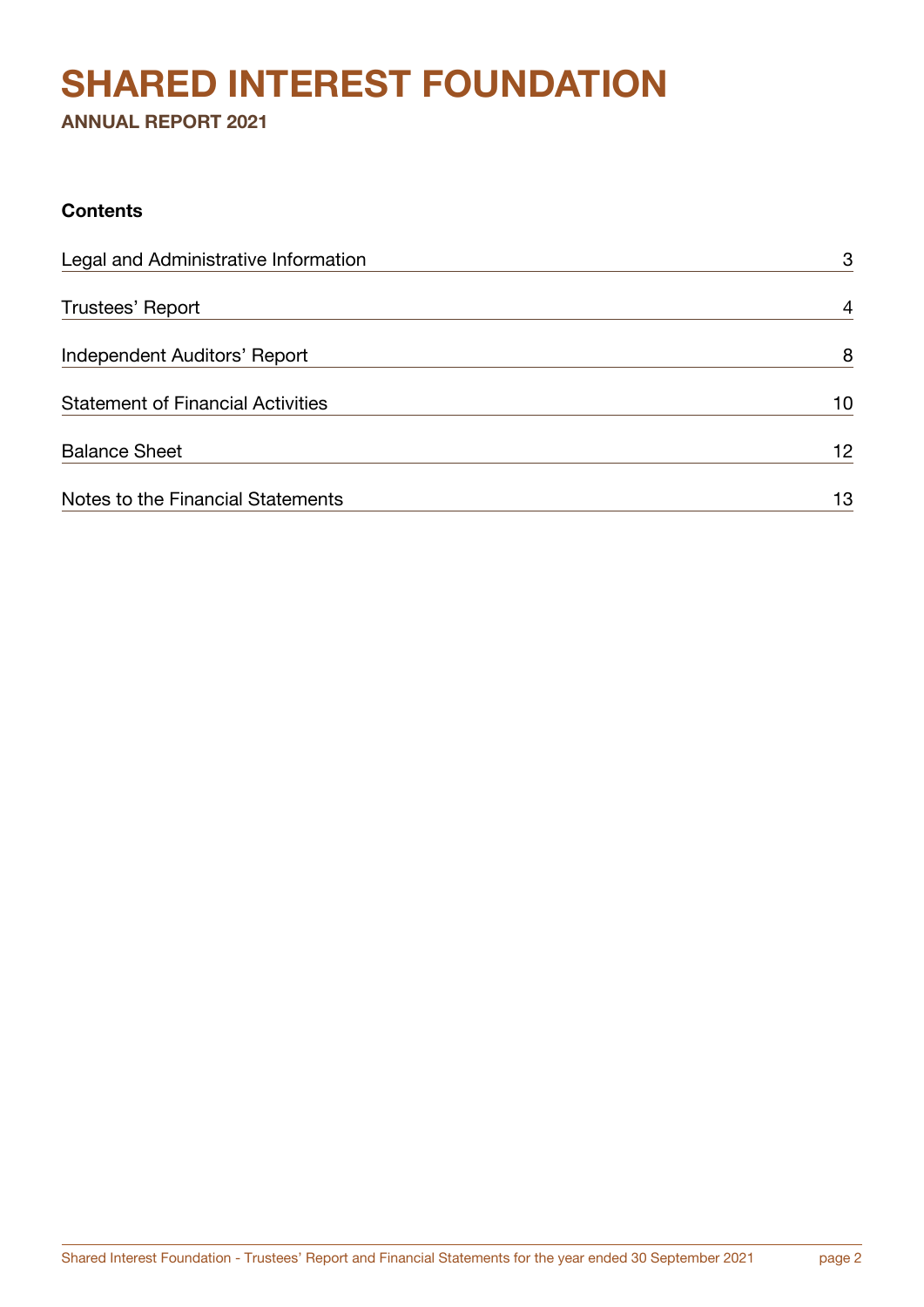# **LEGAL & ADMINISTRATIVE INFORMATION**

## **LEGAL STATUS**

The organisation is a charitable company limited by guarantee (registered company number 4833073), incorporated on 15 July 2003 and registered as a charity on 27 February 2004 (registered charity number 1102375).

The company was established under a Memorandum of Association (15 July 2003) which sets out the objectives and powers of the charitable company and is governed under its Articles of Association (15 July 2003).

## **DIRECTORS AND ADVISERS**

#### **for the year ended 30 September 2021**

The Directors of the company, who are also the Trustees of the charity, who were in office during the year were:

|                                     | Year appointed |
|-------------------------------------|----------------|
| M Coyle (Chair)                     | 2015           |
| DP Alexander                        | 2006           |
| R Anderson (appointed October 2020) | 2020           |
| D Bowman (retired December 2020)    | 2012           |
| <b>PG Chandler</b>                  | 2013           |
| MP Kyndt                            | 2012           |
| Y Gale                              | 2019           |
| C Talens                            | 2019           |
|                                     |                |

#### **Company Secretary**

TD Morgan

#### **Independent Auditors**

Armstrong Watson Audit Limited Suite 15 & 17 11 Waterloo Street Newcastle upon Tyne NE1 4DP

#### **Principal and Registered Office**

Pearl Assurance House 7 New Bridge Street West Newcastle upon Tyne NE1 8AQ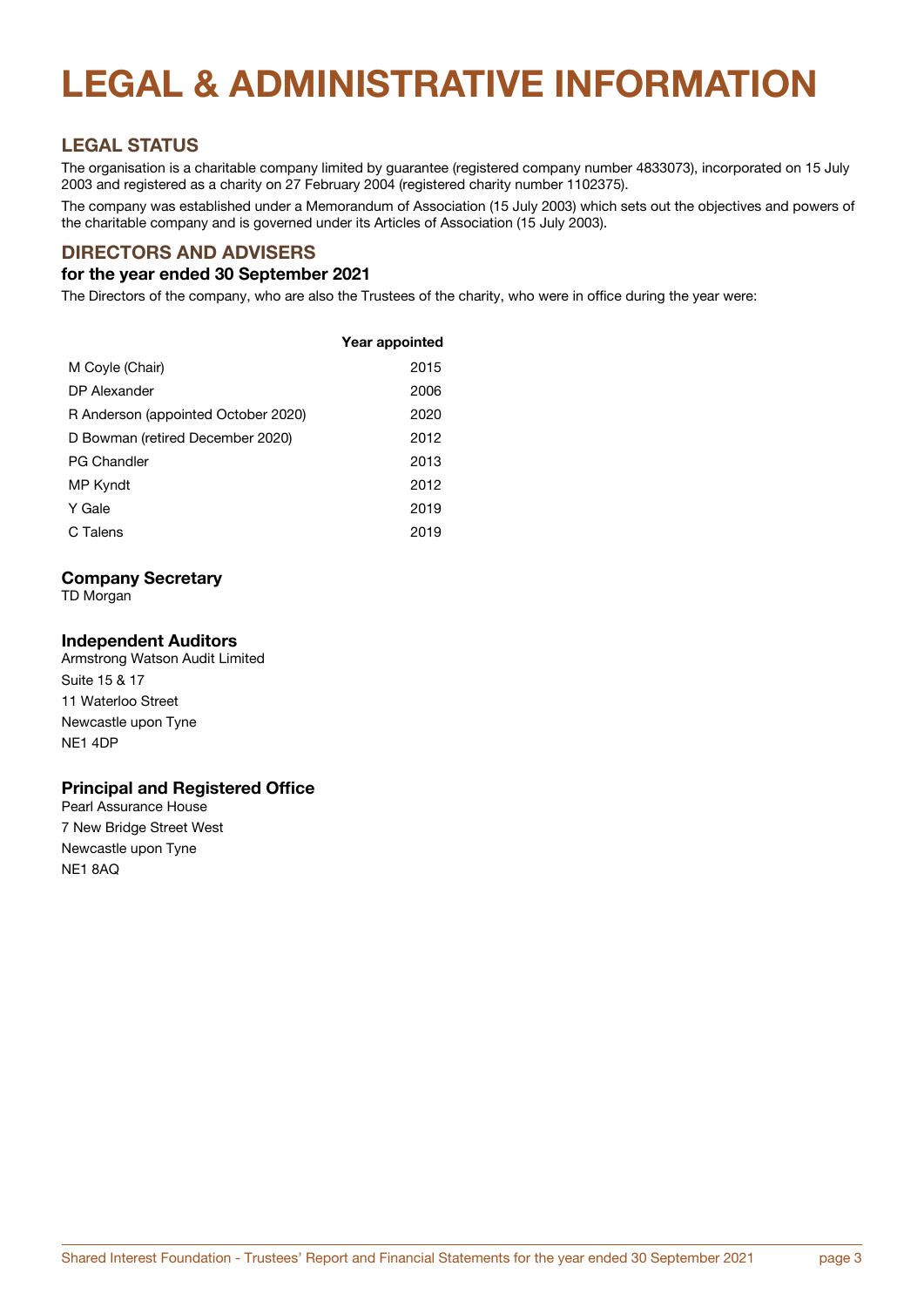# **TRUSTEES' REPORT**

## **FOR THE YEAR ENDED 30 SEPTEMBER 2021**

**The Trustees present their report and audited financial statements for the year. This report has been prepared in accordance with the special provisions relating to small companies within the Companies Act 2006.**

#### **GOVERNING DOCUMENT AND ORGANISATION**

The company is governed by its Memorandum and Articles of Association. It is also a registered charity. The day-to-day running of the company is overseen by the Board of Trustees.

#### **PRINCIPAL AIMS AND OBJECTIVES**

The objectives of the Foundation are to:

- advance education and training; and
- to relieve poverty, sickness and distress in all parts of the world in all respects for the benefit of the public in accordance with the law of charity in England and Wales.

In order to deliver these objectives, we engage in three principal activities:

- Business development of organisations in the developing world
- Providing financial management training on topics such as maintaining good financial records and accessing finance for business growth. Our training courses are tailored to suit their audience from small-scale artisans to large fair trade co-operatives.
- A livelihood security fund which seeks to support businesses that suffer an external shock such as natural disaster, to enable them to continue trading.

These activities form the contribution of the Foundation to the overall Shared Interest Theory of Change, which describes how we aim to build resilient businesses that in turn provide benefits to local communities. This is explained in more detail in our joint social accounts available on the website (www. shared-interest.com).

We have referred to the guidance from the Charity Commission on public benefit when reviewing our aims and objectives and in planning our future activities and believe that we comply with this. A summary report of the projects demonstrating this is given on page 5. The principal and registered office of the Foundation is shown on page 3.

## **APPOINTMENT OF DIRECTORS**

The Directors of the company who served during the financial year are listed on page 3. They are appointed to the Board by resolution of the member - that is, Shared Interest Society Ltd ("SIS"). Following election they receive induction training including review of documents and policies, meeting staff and receiving briefings from key personnel. As permitted by the Articles of Association, the Directors have the benefit of an indemnity which is a qualifying third party indemnity provision as defined by Section 234 of the Companies Act 2006. The indemnity was in force throughout the last financial year and is currently in force.

## **OTHER EXTERNAL APPOINTMENTS**

Below are shown the external directorships/trusteeships of the members of the Board of Directors and Senior Management Team.

All below, except Kerrey Baker, are Directors of Shared Interest Society Limited. Tim Morgan is the Company Secretary of the Foundation but is not a director.

| Patricia Alexander **   | Newcastle High School for Girls (Chair of<br>Governors), St Oswald's Primary School,<br>South Shields (Governor), Newcastle<br><b>Business School Advisory Board</b>                                                                                                                                                                                                                                                                                                                                                                                                                                                                                                                                                                                                                                                        |
|-------------------------|-----------------------------------------------------------------------------------------------------------------------------------------------------------------------------------------------------------------------------------------------------------------------------------------------------------------------------------------------------------------------------------------------------------------------------------------------------------------------------------------------------------------------------------------------------------------------------------------------------------------------------------------------------------------------------------------------------------------------------------------------------------------------------------------------------------------------------|
| Tim Morgan **           | Ecology Building Society, Northern Dance                                                                                                                                                                                                                                                                                                                                                                                                                                                                                                                                                                                                                                                                                                                                                                                    |
| Martin Kyndt            | Fitzroy Support, Sussex Wildlife Trust                                                                                                                                                                                                                                                                                                                                                                                                                                                                                                                                                                                                                                                                                                                                                                                      |
| Paul Chandler           | The Co-operative Group, CBF Funds<br>Trustee Ltd, Durham Cathedral Council<br>(Chair), County Durham Community<br>Foundation (Vice Chair), Bible Society,<br>St Chad's College Durham (Vice Chair),<br>Fair Trade Advocacy Office, North East<br>Ambulance Service                                                                                                                                                                                                                                                                                                                                                                                                                                                                                                                                                          |
| Mary Coyle              | North Tyneside CCG, Newcastle<br>University Retirement Benefits Plan,<br>Northumbrian Water Forum (member)                                                                                                                                                                                                                                                                                                                                                                                                                                                                                                                                                                                                                                                                                                                  |
| Yvonne Gale             | <b>NEL Fund Managers Ltd (Director)</b>                                                                                                                                                                                                                                                                                                                                                                                                                                                                                                                                                                                                                                                                                                                                                                                     |
|                         | (The appointments below in italics are<br>dormant or semi-dormant entities linked<br>to the above appointment).<br>NE Growth (ERDF) General Partner Ltd<br>(Director), NE Growth (ERDF) Carried<br>Interest Partner Ltd (Director), NE<br>Small Loan (ERDF) General Partner<br>Ltd (Director), NEGF General Partner<br>Ltd (Director), NEL EOT Ltd (Director),<br>Northern Enterprise Limited (Director),<br>NEGF Carried interest LLP (Designated<br>Member)<br>Northern Society of Chartered<br>Accountants (Deputy President), Millfield<br>House Foundation (Trustee and Chair of<br>Investment Committee), North East Local<br>Enterprise Partnership - Business Growth<br>Board (Member), Durham University MBA<br>Advisory Board (Member), Office of the<br>Small Business Commissioner (Non-<br>Executive Director) |
| Cristina Talens         | Source Sustainable Supply Chains Ltd,                                                                                                                                                                                                                                                                                                                                                                                                                                                                                                                                                                                                                                                                                                                                                                                       |
|                         | Leek Gears Limited, Director of Business<br>Risk Assessments at the Wilberforce<br>Institute (University of Hull)                                                                                                                                                                                                                                                                                                                                                                                                                                                                                                                                                                                                                                                                                                           |
| <b>Richard Anderson</b> | Marston (Holdings) Limited,                                                                                                                                                                                                                                                                                                                                                                                                                                                                                                                                                                                                                                                                                                                                                                                                 |
|                         | (The following appointments in italics are<br>all linked to the main role above)                                                                                                                                                                                                                                                                                                                                                                                                                                                                                                                                                                                                                                                                                                                                            |
|                         | Marston Legal Services Limited, Moreton<br>Smith Receivables Limited, Rossendales<br>Collect Limited. Rossendales Limited.<br>Swift Credit Services Limited, Task<br>Enforcement Limited, Collectica Limited,<br>Field Services Investment Limited,<br>Gasworks UK Ltd, Future Energy<br>Metering Limited, Smartworks Metering<br>Limited, Engage Services (ESL) Limited                                                                                                                                                                                                                                                                                                                                                                                                                                                    |

Kerrey Baker \* Millin Trust

\*\* Member of Senior Management Team and Board \* Member of Senior Management Team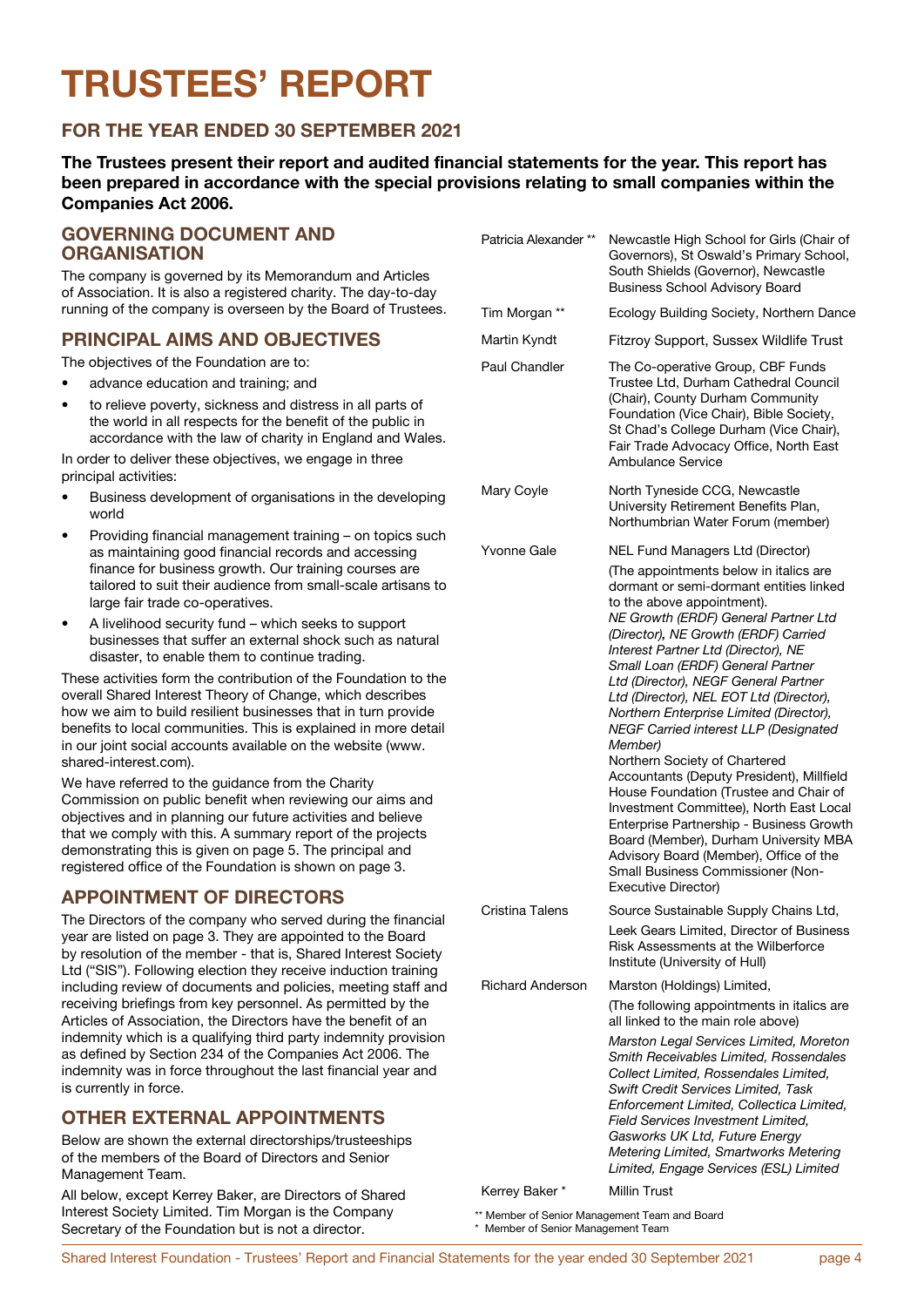## TRUSTEES' REPORT

#### **CORPORATE GOVERNANCE**

As noted above, the Board of Shared Interest Foundation has a large overlap with that of the member organisation, Shared Interest Society. Due to this fact a number of the committees of the Society Board are common to both organisations – notably the Audit, Nomination and Remuneration committees. The statutory accounts of the Society contain a detailed report of these committees and this has not been replicated here but is available in those accounts from the Publications section of the website. Alongside those there is also a report assessing compliance with the Charity Corporate Governance Code and this similarly applies to the Boards of both organisations.

#### **REVIEW OF THE YEAR AND FUTURE DEVELOPMENTS**

The Foundation works with a joint mission with Shared Interest Society to provide financial services and business support to make livelihoods and living standards better for people as they trade their way out of poverty. The Society is a social lender and the Foundation undertakes a range of activities, all focused on the end goal of supporting and developing producer organisations. We primarily support businesses within the fair trade movement, seeking to ensure that our activity leads to both financial and social benefits within communities. The outcomes of the projects detailed below demonstrate that we have continued to deliver on our aim to support more resilient businesses providing both a social and a financial return in their local communities. Further detail of our impact is contained in our joint social accounts available from the website.

This year we launched six new projects:

- 1. Building Sustainable Livelihoods for Women in Rural Nicaragua through Organic Sesame Farming is supporting 40 women to become organic sesame farmers. Despite having access to farmland, many women do not have the necessary finance or farming experience to purchase seeds or prepare the land for planting. Working in partnership with organic sesame seeds exporter, Coproexnic, we are providing Good Agricultural Practice (GAP), organic fertiliser production, and agri-business skills training. The group also receive equipment and materials to enable them to make sesame candy to sell locally to produce another income source for the women.
- 2. Growing Fairer Futures (Ivory Coast) launched in December 2020. This project supports 50 young people (20% female) living close to cocoa co-operative, Cooperative Agricole de Yakasse Attobrou, to establish their own cocoa farms and to generate a sustainable source of income enabling them to meet their needs whilst also contributing to the sustainability of cocoa production in the region.
- 3. Growing Fairer Futures (Rwanda) supports 50 young people in western Rwanda to establish their own coffee farms. Working in partnership with local coffee cooperative KOPAKAMA, we provide training in topics such as Climate Smart Agriculture techniques and materials such as disease resistant coffee seedlings, as well as farming tools, and equipment. In November 2021, over 70,000 coffee seedlings were planted by the young farmers.
- 4. Improving Organic Coffee Production in Peru supports coffee farmers to increase their resilience to the coffee borer beetle. Due to the impact of climate change, the tiny insect is thriving in warmer temperatures, which

poses increasing challenges for Peruvian farmers. Working in partnership with coffee co-operative CECAFE a combative fungus known as Beauveria Bassiana is being produced and distributed to 200 farmers, helping them to protect the ecosystem and increase coffee yields. The project will also support CECAFE to produce organic fertiliser.

- 5. Increasing Economic Opportunities for Women through Soilless Farming in Ghana is providing 120 basket weavers with the skills and tools needed to diversify into soilless vegetable farming. Our in-country partner, TradeAid Integrated, is supporting the women to use locally available products such as poultry manure and rice husks in place of soil. A warehouse has also been refurbished so that the vegetables can be washed, sorted, packed and stored before being sold to local businesses, including schools and hotels.
- 6. Increasing the Resilience of Coffee Farming Households through Income Diversification in Uganda is working in partnership with Bukonzo Organic Farmers Co-operative Union. The project supports 365 smallholder coffee farmers in Uganda to improve their coffee crop and diversify into passion fruit production to generate an additional source of income. The farmers also receive training in Good Agricultural Practices (GAP), Climate Smart Agriculture and organic compost production. Over 18,000 passion fruit seedlings have been provided, and 3,650 trees have been planted to protect against soil erosion and provide shade.

During the year we concluded three projects:

- 1. Bees for Business Project (Burkina Faso), launched in August 2020 this project supported 75 women in rural Sideradougou, Burkina Faso to become beekeepers and provide a sustainable source of income for their families and their community. We worked in partnership with Platforme Nationale du Commerce Equitable du Burkina (PNCEB), the national network of Fairtrade organisations in Burkina Faso and the group received 300 modern beehives, built in the nearby town of Niangoloko. The participants completed a three-week training programme in modern beekeeping techniques delivered by experienced beekeepers from the neighbouring DJIGUIYA beekeeper co-operative, supported by the National Institute of Apiculture. The training programme included practical instruction on honey harvesting, beehive management, hive maintenance, and bee wax extraction. Additional activities included the construction of a well, providing a permanent source of water for the bees, a motorbike and trailer to transport the honey from the hives, and the planting of 1,000 trees to increase biodiversity and boost honey production.
- 2. Bees for Business Phase 2 (Burkina Faso), supported 50 members of the Benkadi de Dakoro women's group in rural Burkina Faso from August 2020, to establish a beekeeping enterprise with the aim of increasing income levels. To improve their financial resilience further we supported the women to diversify into sesame farming with training in Good Agricultural Practices and Climate Smart Agriculture. One hectare of land was prepared and planted in October 2020 and the sesame farm was certified organic by ECOCERT, an internationally recognised certification body. Sesame production has contributed to an increase in the household income for all the participants and a new Village Savings and Loan Association (VSLA) has enabled the group to save and provide small loans to members of their community to help them meet urgent needs. In April 2021, ten leaders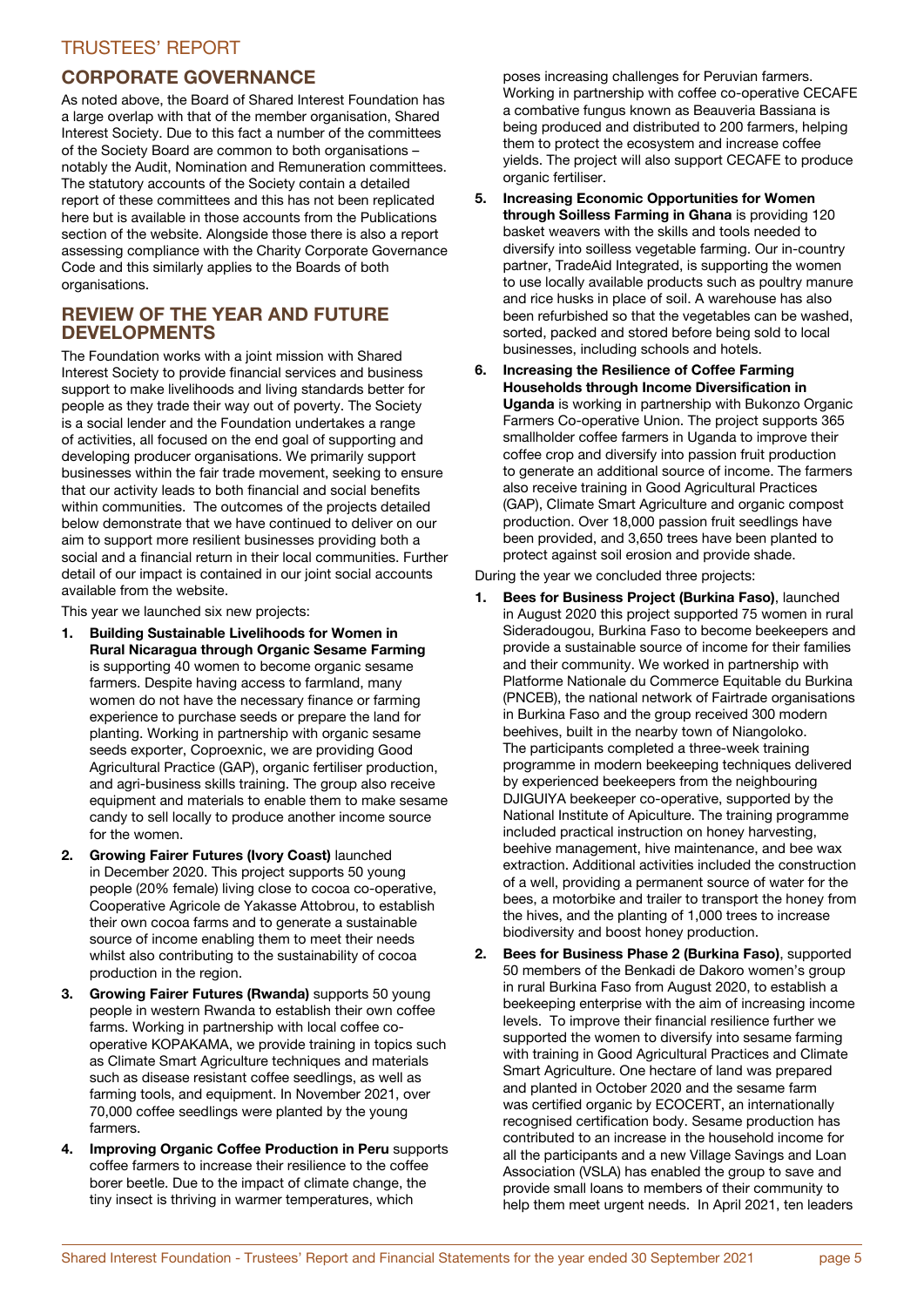## TRUSTEES' REPORT

elected by the group attended a two-day workshop in Agricultural Entrepreneurship and Leadership, delivered by an officer from the Regional Directorate of Agriculture. The aim of the workshop was to strengthen the capacity and skills of the leaders, supporting the Benkadi Women's Co-operative to manage their honey and sesame businesses both sustainably and profitably.

3. Growing Fairer Futures (Ghana) was launched in January 2020, supporting young cocoa farmers in the Osino region of eastern Ghana. Working in partnership with a local Fairtrade cocoa co-operative Fanteakwa, this project supported 50 young people (32% female) aged between 18-35 to establish their own cocoa farm and build it into a robust and sustainable business. We collaborated with specialists from the Ghana Cocoa Health and Extension Division (CHED) to deliver training in Good Agricultural Practices and Climate Smart Agriculture, which introduced farmers to the causes, effects, and impact of climate change and demonstrated adaptation strategies in order to increase their resilience, alongside agri-business training. The young farmers were provided with farming tools and equipment to enable them to prepare their land, then plant and maintain their cocoa farms. Each farmer received 450 disease and climate resistant cocoa seedlings together with plantain and maize shoots. These crops provided shade to young cocoa trees, supporting their growth. Surplus crops were sold locally, providing the farmers with an additional source of income.

## LIVELIHOOD SECURITY FUND

The Livelihood Security Fund was relaunched in the previous year to raise restricted funds to help producers in Africa and Latin America to meet their basic needs and support income levels during and beyond the Covid-19 crisis. A sum of £7,336 was in this fund at the financial year-end, ready to deploy in appropriate emergency situations. Through our Facebook and Twitter pages, we seek to raise awareness of the appeal, and encourage donations through our JustGiving fundraising page.

## RESTRICTED INCOME FUNDS

We acknowledge the receipt of restricted funds totalling almost £75k (2020: £130k) in our financial statements and details are provided at notes 2 and 3. We are grateful to all the donors who have supported our work in the past year.

## UNRESTRICTED INCOME FUNDS

Unrestricted income for the year was £288k, up from £220k in the previous year, and almost 150% of our target for the year. Much of this funding is provided by donations and legacies from members of the Shared Interest Society for which the Trustees are especially grateful. A number of the sums donated came from accounts where we are aware, sadly, that the member of Shared Interest Society has died and in many cases due to the Covid-19 pandemic. We would like to extend our deepest sympathy to the families in question and assure you that we will seek to do the very best to honour your relative by putting their generous donation to good use in the Foundation.

The Foundation continues to hold a number of legacy nominations from the members of the Society and the Trustees of the Foundation are grateful to Society members who have indicated that they intend to support the charity by leaving a legacy in this manner.

Diversifying unrestricted income sources has continued to be challenging but we were able to finish the year with an

increase in unrestricted reserves of £91k (before designation of funds to a number of specific projects). We continue to seek new avenues to grow our income, recognising that we cannot only rely on donations from Society' members.

Fundraising costs in the financial statements represent a proportion of staff time, small fees to sites such as JustGiving and, when these occur (nil this year), some small costs of fund-raising events. We are grateful to all those who support our work, individuals, trusts and grant making bodies.

## RISK ASSESSMENT

The Trustees consider that the main risks facing the charity are as below. A variety of tools, systems and procedures are used to mitigate these risks where possible.

- Major incident during staff travel;
- Dependence on key personnel, absence, loss or failure to recruit; and
- Political instability creating operational and/or security issues overseas, impacting income and/or staff safety;

In addition to the above risks the Foundation has faced the global risk caused by the Covid-19 pandemic. Remote working has meant that the Foundation could continue to operate, managing live projects and seeking funding for future ones. As noted above, generous funding from a range of different donors this year has meant that the Foundation has been able to increase resources and approve expenditure on a number of new projects for 2021/22 and beyond.

## **RESERVES AND GOING CONCERN STATUS**

The Trustees have agreed that the reserves policy should be to keep the equivalent of three to six months unrestricted expenditure as free reserves to cover periods of uneven income or unexpected income shortfalls. The balance on the Unrestricted income fund at the year-end, after remaining designation of £115k to three specific projects, represents about 8.4 months of budgeted unrestricted expenditure, the higher number being deemed appropriate in the current very challenging operational and funding environment.

Based on the financial position at the 30th September and the Business Plan for the 2021/22 year and beyond, the Trustees believe that Shared Interest Foundation is a going concern and these financial statements have been prepared on that basis.

#### **STATEMENT OF TRUSTEES' RESPONSIBILITIES**

The Trustees (who are also directors of Shared Interest Foundation for the purposes of company law) are responsible for preparing the Trustees' Annual Report and the financial statements in accordance with applicable law and regulations.

Company law requires the Trustees to prepare financial statements for each financial year. Under that law the Trustees have prepared the financial statements in accordance with United Kingdom Generally Accepted Accounting Practice (United Kingdom Accounting Standards and applicable law). Under company law the Trustees must not approve the financial statements unless they are satisfied that they give a true and fair view of the state of the affairs of the charitable company and of the incoming resources and application of resources, including the income and expenditure, of the charitable company for that period. In preparing these financial statements, the Trustees are required to:

select suitable accounting policies and then apply them consistently;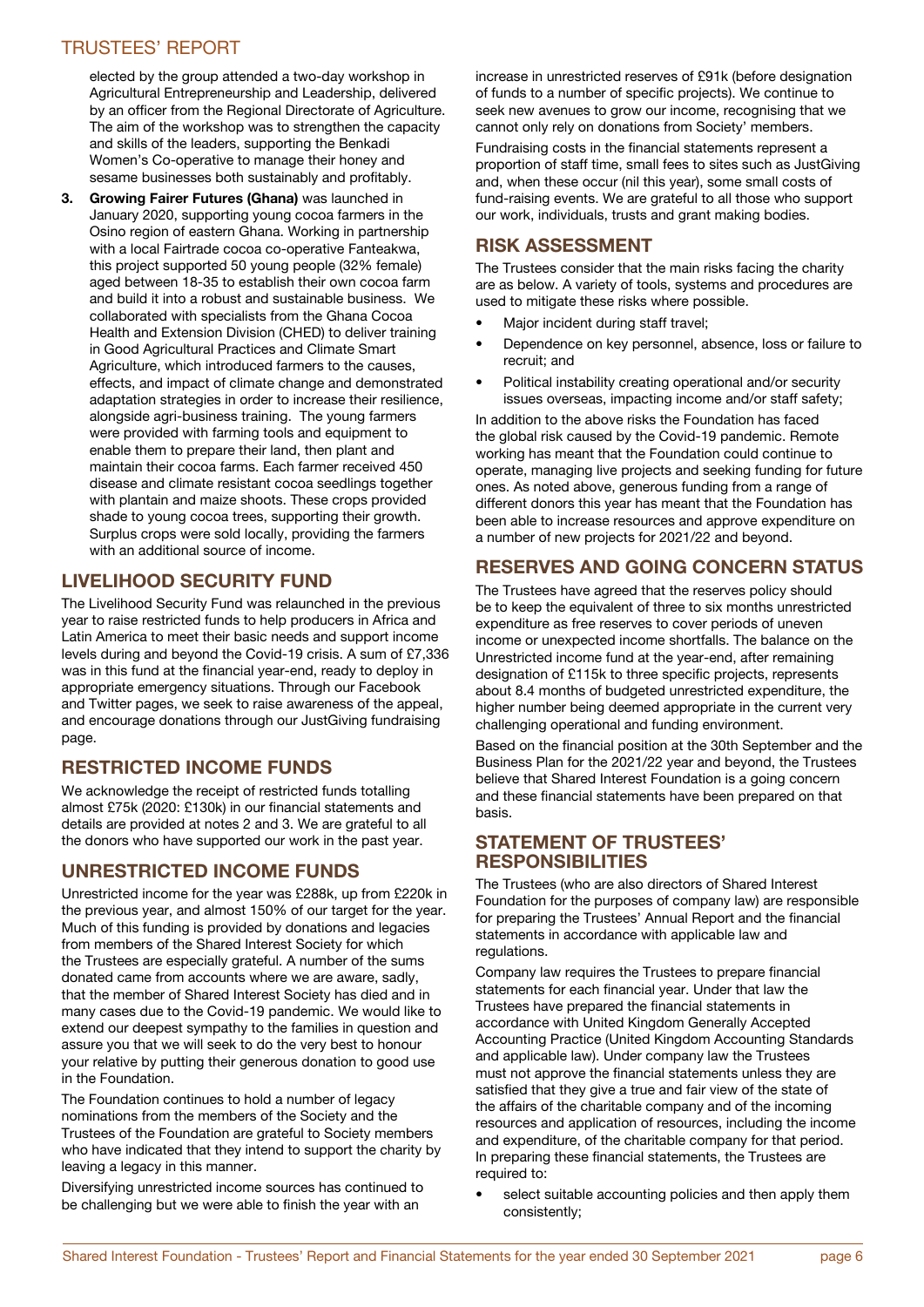- observe the methods and principles in the Charities SORP;
- make judgments and estimates that are reasonable and prudent;
- state whether applicable UK Accounting Standards have been followed, subject to any material departures disclosed and explained in the financial statements; and
- prepare the financial statements on the going concern basis unless it is inappropriate to presume that the charitable company will continue in business.

The Trustees are responsible for keeping adequate accounting records that are sufficient to show and explain the charitable company's transactions and disclose with reasonable accuracy at any time the financial position of the charitable company and enable them to ensure that the financial statements comply with the Companies Act 2006. They are also responsible for safeguarding the assets of the charitable company and hence for taking reasonable steps for the prevention and detection of fraud and other irregularities.

The Trustees are responsible for the maintenance and integrity of the charitable company's website. Legislation in the United Kingdom governing the preparation and dissemination of financial statements may differ from legislation in other jurisdictions.

#### **STATEMENT OF DISCLOSURE OF INFORMATION TO THE AUDITORS**

The Trustees who were in office on the date of approval of these financial statements have confirmed, as far as they are aware, that there is no relevant audit information of which the auditors are unaware. Each of the Trustees have confirmed that they have taken all the steps that they ought to have taken as Trustees in order to make themselves aware of any relevant audit information and to establish that it has been communicated to the auditors.

## **INDEPENDENT AUDITORS**

The charity only has one member, Shared Interest Society, and there is a high degree of overlap between the Boards of both organisations. The charity does not therefore hold an Annual General Meeting but the Board of the Society will reappoint Armstrong Watson Audit Limited as auditors for the year which began on 1 October 2021.

Signed on behalf of the Board

M Coyle Chair of Trustees 15 December 2021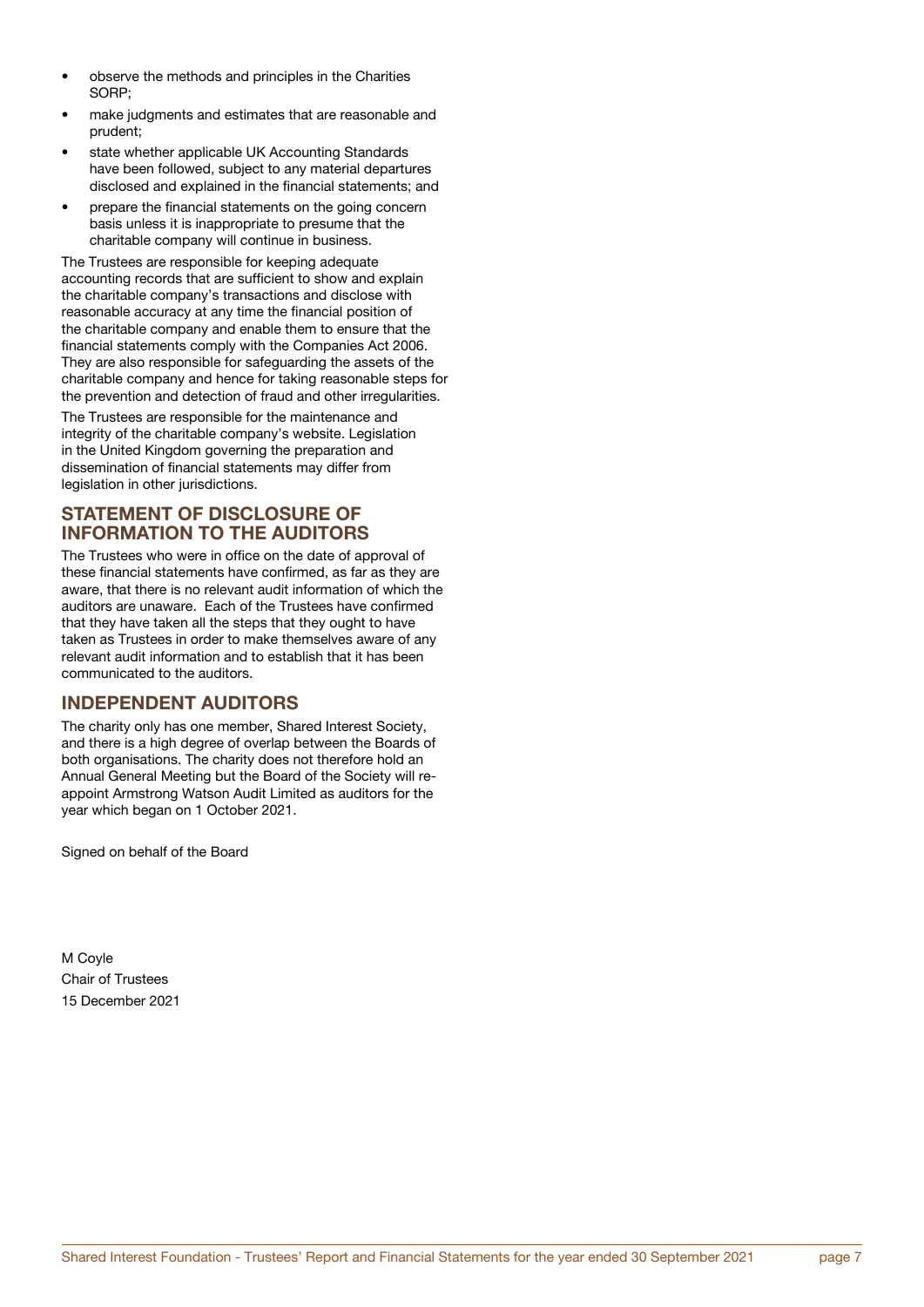# **INDEPENDENT AUDITORS' REPORT**

**TO THE MEMBERS OF SHARED INTEREST FOUNDATION**

#### **REPORT ON THE AUDIT OF THE FINANCIAL STATEMENTS**

#### **Opinion**

We have audited the financial statements of Shared Interest Foundation (the 'charitable company') for the year ended 30 September 2021 which comprise the Statement of Financial Activities, the Balance Sheet, and the related notes, including a summary of significant accounting policies. The financial reporting framework that has been applied in their preparation is applicable law and United Kingdom Accounting Standards, including Financial Reporting Standard 102 'The Financial Reporting Standard applicable in the UK and Republic of Ireland' (United Kingdom Generally Accepted Accounting Practice).

In our opinion the financial statements:

- give a true and fair view of the state of the charitable company's affairs as at 30 September 2021 and its incoming resources and application of resources, including its income and expenditure for the year then ended;
- have been properly prepared in accordance with United Kingdom Generally Accepted Accounting Practice; and
- have been prepared in accordance with the requirements of the Companies Act 2006.

#### **Basis for opinion**

We conducted our audit in accordance with International Standards on Auditing (UK) (ISAs (UK)) and applicable law. Our responsibilities under those standards are further described in the Auditor's responsibilities for the audit of the financial statements section of our report. We are independent of the charitable company in accordance with the ethical requirements that are relevant to our audit of the financial statements in the United Kingdom, including the Financial Reporting Council's Ethical Standard, and we have fulfilled our other ethical responsibilities in accordance with these requirements. We believe that the audit evidence we have obtained is sufficient and appropriate to provide a basis for our opinion.

#### **Conclusions relating to going concern**

In auditing the financial statements, we have concluded that the Trustees' use of the going concern basis of accounting in the preparation of the financial statements is appropriate.

Based on the work we have performed, we have not identified any material uncertainties relating to events or conditions that, individually or collectively, may cast significant doubt on the charitable company's ability to continue as a going concern for a period of at least twelve months from when the financial statements are authorised for issue.

Our responsibilities and the responsibilities of the Trustees with respect to going concern are described in the relevant sections of this report.

#### **Other information**

The other information comprises the information included in the Trustees' Report other than the financial statements and our Auditor's Report thereon. The Trustees are responsible for the other information contained within the Trustees' Report. Our opinion on the financial statements does not cover the other information and, except to the extent otherwise explicitly stated in our report, we do not express any form of assurance conclusion thereon. Our responsibility is to read the other information and, in doing so, consider whether the

other information is materially inconsistent with the financial statements or our knowledge obtained in the course of the audit, or otherwise appears to be materially misstated. If we identify such material inconsistencies or apparent material misstatements, we are required to determine whether this gives rise to a material misstatement in the financial statements themselves. If, based on the work we have performed, we conclude that there is a material misstatement of this other information, we are required to report that fact. We have nothing to report in this regard.

**Opinion on other matters prescribed by the Companies Act 2006**

In our opinion, based on the work undertaken in the course of the audit:

- the information given in the Trustees' Report for the financial year for which the financial statements are prepared is consistent with the financial statements.
- the Trustees' Report has been prepared in accordance with applicable legal requirements

#### **Matters on which we are required to report by exception**

In the light of our knowledge and understanding of the charitable company and its environment obtained in the course of the audit, we have not identified material misstatements in the Trustees' Report.

We have nothing to report in respect of the following matters in relation to which Companies Act 2006 requires us to report to you if, in our opinion:

- the charitable company has not kept adequate and sufficient accounting records, or returns adequate for our audit have not been received from branches not visited by us; or
- the charitable company financial statements are not in agreement with the accounting records and returns; or
- certain disclosures of Trustees' remuneration specified by law are not made; or
- we have not received all the information and explanations we require for our audit; or
- the Trustees' were not entitled to prepare the financial statements in accordance with the small companies regime and take advantage of the small companies' exemptions in preparing the Trustees' Report and from the requirement to prepare a Strategic Report.

#### **Responsibilities of trustees**

As explained more fully in the Trustees' Responsibilities Statement set out on on page 6, the Trustees (who are also the directors of the charitable company for the purposes of company law) are responsible for the preparation of the financial statements and for being satisfied that they give a true and fair view, and for such internal control as the Trustees determine is necessary to enable the preparation of financial statements that are free from material misstatement, whether due to fraud or error.

In preparing the financial statements, the Trustees are responsible for assessing the charitable company's ability to continue as a going concern, disclosing, as applicable, matters related to going concern and using the going concern basis of accounting unless the Trustees either intend to liquidate the charitable company or to cease operations, or have no realistic alternative but to do so.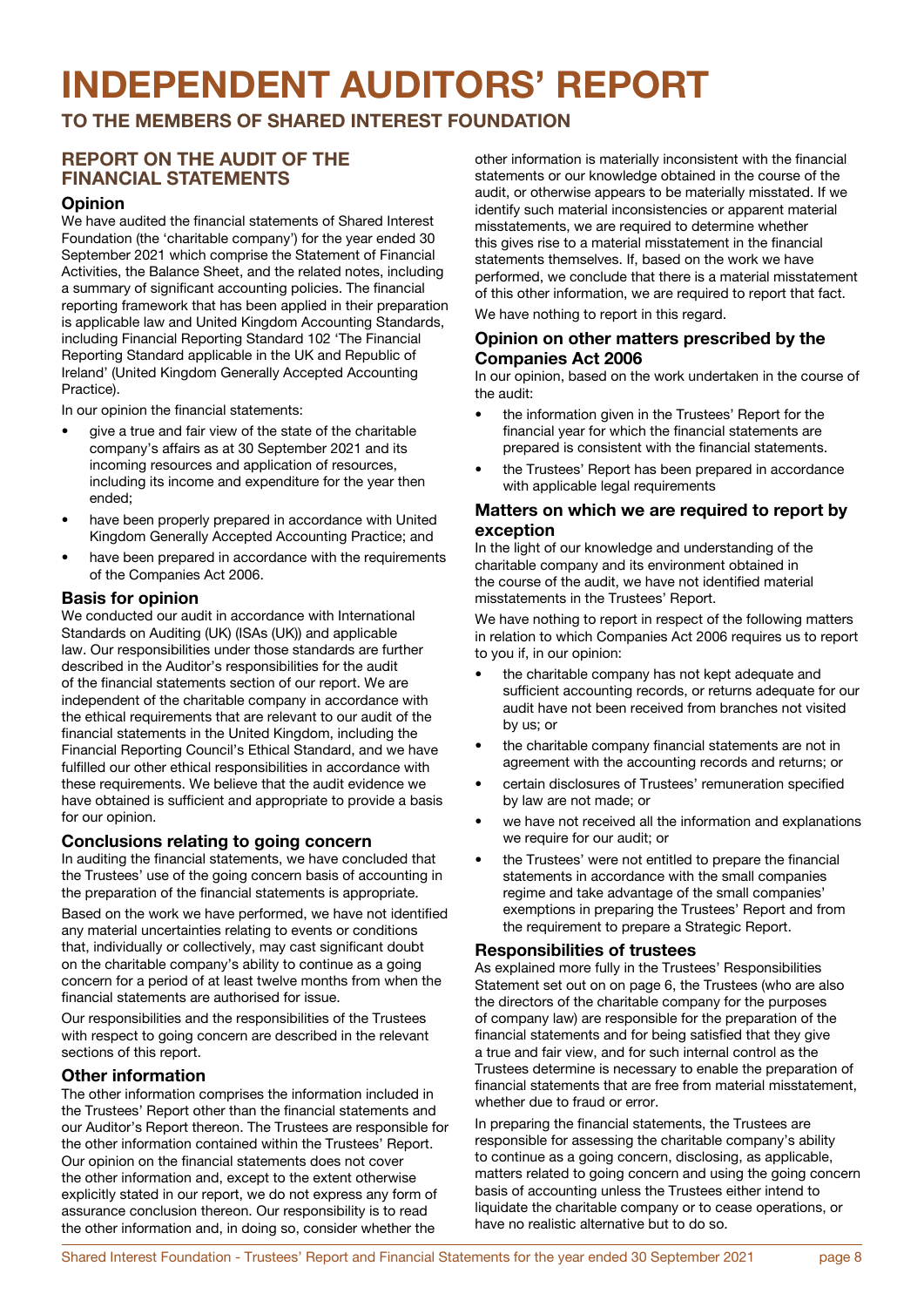#### **Auditor's responsibilities for the audit of the financial statements**

Our objectives are to obtain reasonable assurance about whether the financial statements as a whole are free from material misstatement, whether due to fraud or error, and to issue an Auditor's Report that includes our opinion. Reasonable assurance is a high level of assurance, but is not a guarantee that an audit conducted in accordance with ISAs (UK) will always detect a material misstatement when it exists. Misstatements can arise from fraud or error and are considered material if, individually or in the aggregate, they could reasonably be expected to influence the economic decisions of users taken on the basis of these financial statements.

Irregularities, including fraud, are instances of noncompliance with laws and regulations. We design procedures in line with our responsibilities, outlined above, to detect material misstatements in respect of irregularities, including fraud. The extent to which our procedures are capable of detecting irregularities, including fraud is detailed below:

Our approach to identifying and assessing the risks of material misstatement in respect of irregularities, including fraud and non-compliance with laws and regulations, was as follows:

- the engagement partner ensured that the engagement team collectively had the appropriate competence, capabilities and skills to identify or recognise noncompliance with applicable laws and regulations and in particular, adherence to the Charities Act;
- we identified the laws and regulations applicable to the charitable company through discussions with trustees and other management and review of appropriate industry knowledge;
- we assessed the extent of compliance with the laws and regulations identified above through making enquiries of management; and
- identified laws and regulations were communicated within the audit team regularly and the team remained alert to instances of non-compliance throughout the audit.

We assessed the susceptibility of the charitable company financial statements to material misstatement, including obtaining an understanding of how fraud might occur, by:

- making enquiries of management as to where they considered there was susceptibility to fraud, their knowledge of actual, suspected and alleged fraud; and
- considering the internal controls in place to mitigate risks of fraud and non-compliance with laws and regulations.

To address the risk of fraud through management bias and override of controls, we:

- performed analytical procedures as a risk assessment tool to identify any unusual or unexpected relationships; and
- tested journal entries to identify unusual transactions.

In response to the risk of irregularities and non-compliance with laws and regulations, we designed procedures which included, but were not limited to:

- agreeing financial statement disclosures to underlying supporting documentation; and
- enquiring of management as to actual and potential litigation and claims.

Due to the inherent limitations of an audit, there is an unavoidable risk that we may not have detected some material misstatements in the financial statements, even though we have properly planned and performed our audit in accordance with auditing standards. For example, as with any audit, there remained a higher risk of non-detection of irregularities, as these may involve collusion, forgery, intentional omissions, misrepresentations, or the override of internal controls. We are not responsible for preventing fraud or non-compliance with laws and regulations and cannot be expected to detect all fraud and non-compliance with laws and regulations.

A further description of our responsibilities for the audit of the financial statements is located on the Financial Reporting Council's website at: www.frc.org.uk/auditorsresponsibilities. This description forms part of our Auditor's Report.

#### **Use of our report**

This report is made solely to the charitable company's members, as a body, in accordance with Chapter 3 of Part 16 of the Companies Act 2006. Our audit work has been undertaken so that we might state to the charitable company's members those matters we are required to state to them in an Auditor's Report and for no other purpose. To the fullest extent permitted by law, we do not accept or assume responsibility to anyone other than the charitable company and its members, as a body, for our audit work, for this report, or for the opinions we have formed.

Simon Turner (Senior statutory auditor)

#### **Armstrong Watson Audit Limited**

Chartered Accountants Statutory Auditors

Suite 15 & 17 11 Waterloo Street Newcastle upon Tyne NE1 4DP

Date: 15 December 2021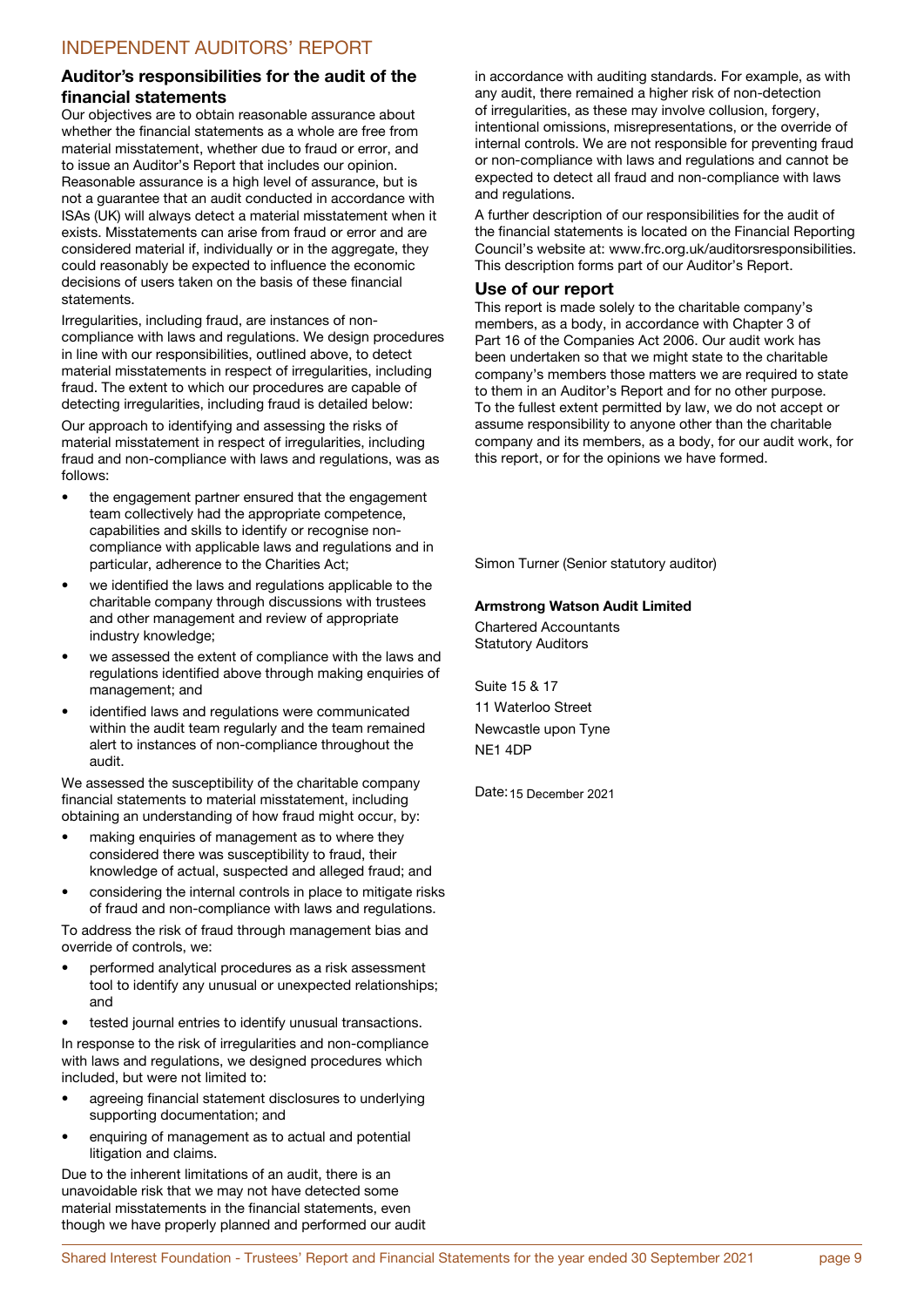## **STATEMENT OF FINANCIAL ACTIVITIES**

**FOR THE YEAR ENDED 30 SEPTEMBER 2021**

|                                                |                         | <b>Note</b> Unrestricted funds | <b>Restricted funds</b> | <b>Total</b><br>funds | Total<br>funds |
|------------------------------------------------|-------------------------|--------------------------------|-------------------------|-----------------------|----------------|
|                                                |                         | 2021                           | 2021                    | 2021                  | 2020           |
| Income from:                                   |                         | £                              | £                       | £                     | £              |
| Donations and legacies                         | $\overline{\mathbf{c}}$ | 287,374                        | 3,013                   | 290,387               | 223,678        |
| Charitable activities                          | 3                       |                                | 71,625                  | 71,625                | 125,450        |
| Investment income                              | 4                       | 583                            |                         | 583                   | 941            |
| <b>Total income</b>                            |                         | 287,957                        | 74,638                  | 362,595               | 350,069        |
| <b>Expenditure on:</b>                         |                         |                                |                         |                       |                |
| Raising funds                                  | $\overline{7}$          | 11,044                         |                         | 11,044                | 12,652         |
| Charitable activities                          | 5,6                     | 185,689                        | 107,416                 | 293,105               | 185,262        |
| <b>Total expenditure</b>                       |                         | 196,733                        | 107,416                 | 304,149               | 197,914        |
| Net income / (expenditure)<br>before transfers |                         | 91,224                         | (32, 778)               | 58,446                | 152,155        |
| Transfers between funds                        |                         |                                |                         |                       |                |
| Net income / (expenditure)                     |                         | 91,224                         | (32, 778)               | 58,446                | 152,155        |
| Net movement in funds                          |                         | 91,224                         | (32, 778)               | 58,446                | 152,155        |
| <b>Reconciliation of funds:</b>                |                         |                                |                         |                       |                |
| Total funds at 1 October                       |                         | 219,015                        | 106,811                 | 325,826               | 173,671        |
| <b>Total funds at 30 September</b>             |                         | 310,239                        | 74,033                  | 384,272               | 325,826        |

All activities relate to continuing operations.

The notes on pages 13 to 18 form part of these financial statements.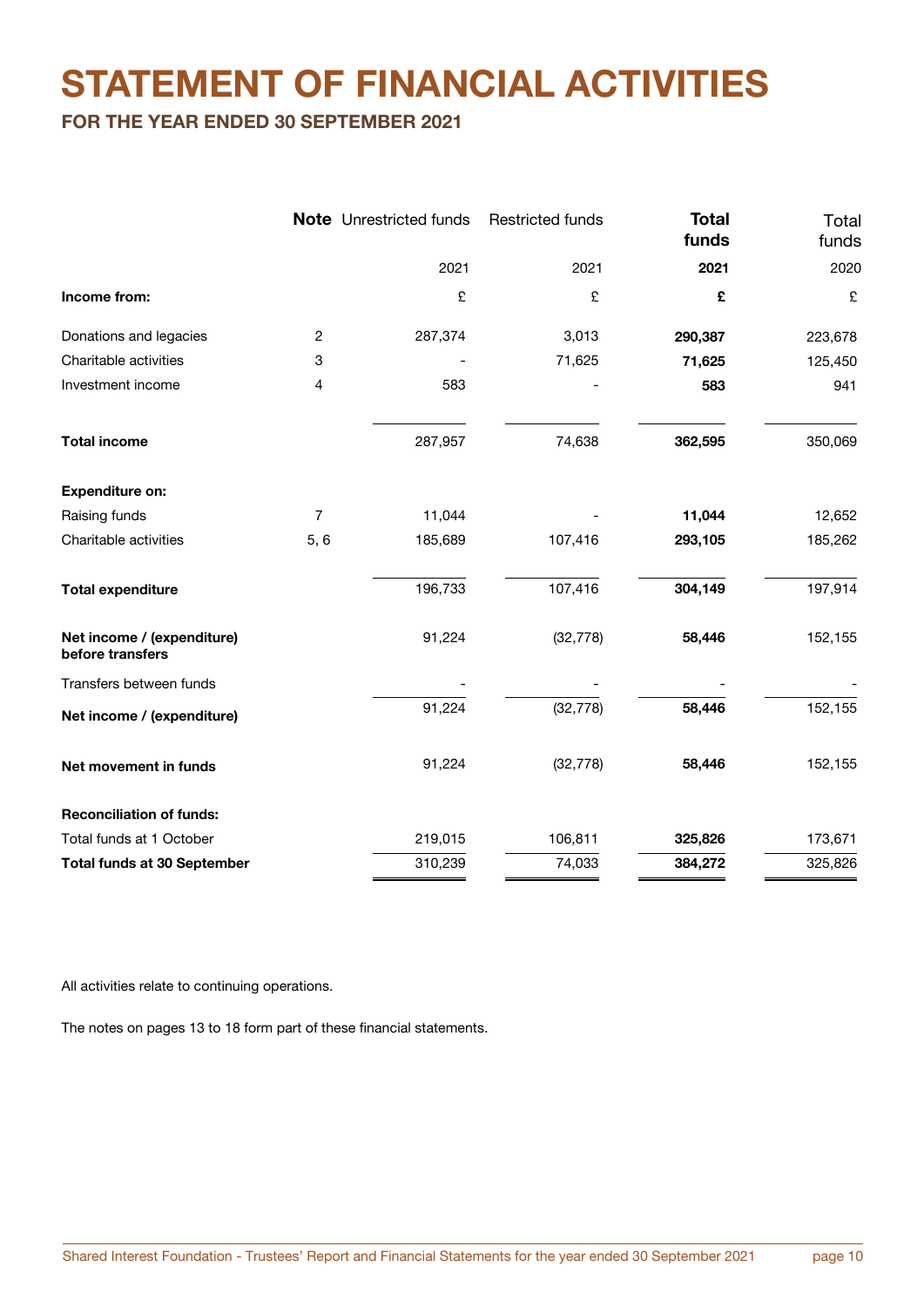## **STATEMENT OF FINANCIAL ACTIVITIES**

**FOR THE YEAR ENDED 30 SEPTEMBER 2020**

| <b>Previous Financial Year</b>     | <b>Unrestricted funds</b> | <b>Restricted funds</b> | <b>Total</b><br>funds |
|------------------------------------|---------------------------|-------------------------|-----------------------|
|                                    | 2020                      | 2020                    | 2020                  |
| Income from:                       | £                         | £                       | £                     |
| Donations and legacies             | 219,355                   | 4,323                   | 223,678               |
| Charitable activities              |                           | 125,450                 | 125,450               |
| Investment income                  | 941                       |                         | 941                   |
| <b>Total income</b>                | 220,296                   | 129,773                 | 350,069               |
| <b>Expenditure on:</b>             |                           |                         |                       |
| Raising funds                      | 12,652                    |                         | 12,652                |
| Charitable activities              | 155,243                   | 30,019                  | 185,262               |
| <b>Total expenditure</b>           | 167,895                   | 30,019                  | 197,914               |
| Net income before transfers        | 52,401                    | 99,754                  | 152,155               |
| Transfers between funds            |                           |                         |                       |
| Net income                         | 52,401                    | 99,754                  | 152,155               |
| Net movement in funds              | 52,401                    | 99,754                  | 152,155               |
| <b>Reconciliation of funds:</b>    |                           |                         |                       |
| Total funds at 1 October           | 166,614                   | 7,057                   | 173,671               |
| <b>Total funds at 30 September</b> | 219,015                   | 106,811                 | 325,826               |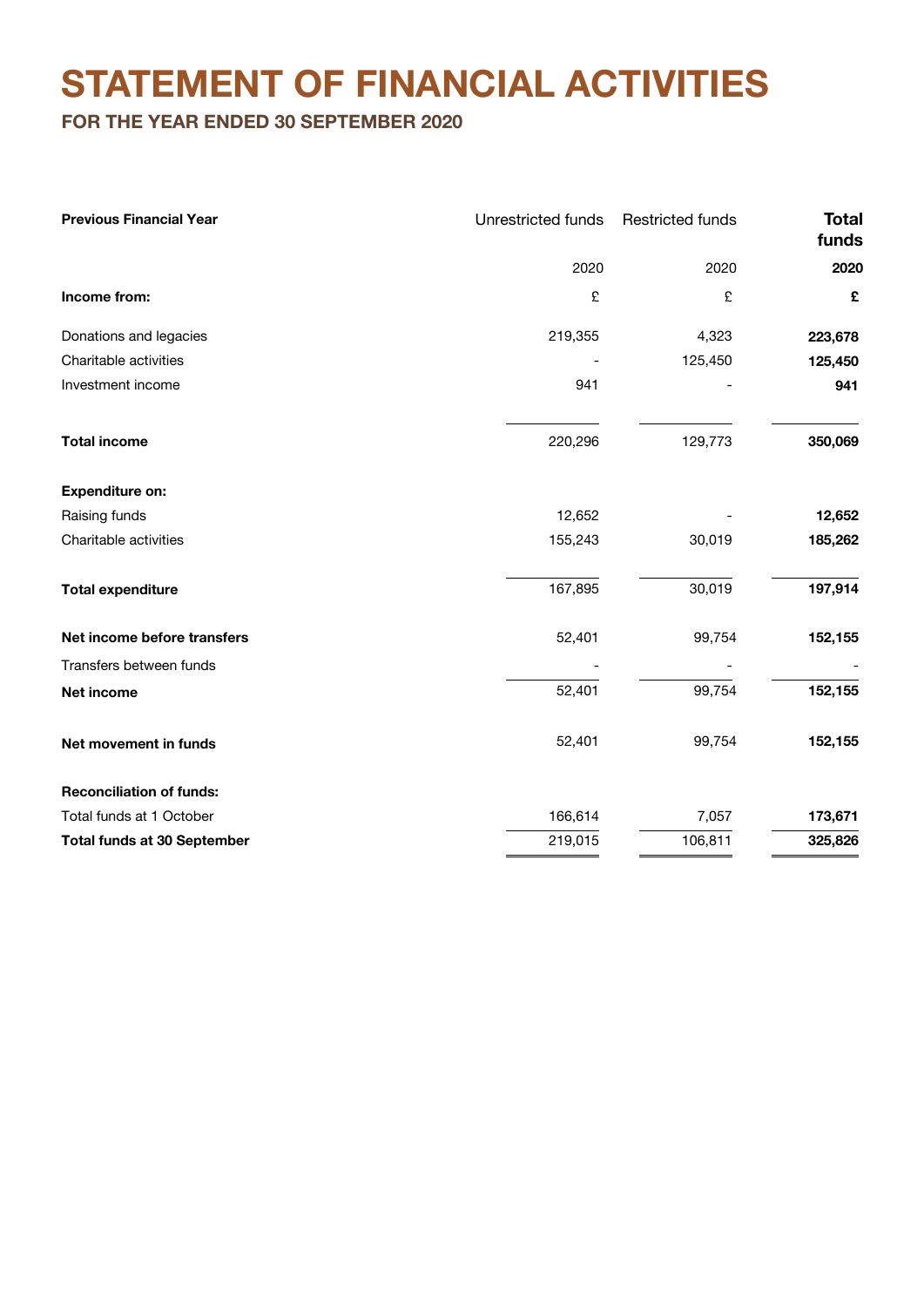## **BALANCE SHEET AT 30 SEPTEMBER 2021**

|                                                | <b>Note</b> | 2021    | 2020     |
|------------------------------------------------|-------------|---------|----------|
|                                                |             | £       | £        |
| <b>Current assets</b>                          |             |         |          |
| Debtors and prepayments                        | 11          | 14,108  | 27,120   |
| Cash at bank and in hand                       | 12          | 268,511 | 197,036  |
| Deposits with credit institutions              | 13          | 108,573 | 107,970  |
| <b>Total current assets</b>                    |             | 391,192 | 332,126  |
| Creditors: amounts falling due within one year | 14          | (6,920) | (6, 300) |
| <b>Net current assets</b>                      |             | 384,272 | 325,826  |
| <b>Net assets</b>                              |             | 384,272 | 325,826  |
| <b>Charity funds</b>                           |             |         |          |
| <b>Restricted funds</b>                        | 15, 16, 17  | 74,033  | 106,811  |
| Designated funds                               | 15, 17      | 193,498 | 149,697  |
| Unrestricted funds                             | 15, 17      | 116,741 | 69,318   |
| <b>Total funds</b>                             |             | 384,272 | 325,826  |

These financial statements have been prepared in accordance with the provisions applicable to companies subject to the small companies' regime and in accordance with the provisions of FRS 102 Section 1A – small entities.

The financial statements were approved and authorised for issue by the Board on 15 December 2021.

Signed on behalf of the Board of Trustees

M Coyle Chair of Trustees

The notes on pages 13 to 18 form part of these financial statements.

Company registration number: 4833073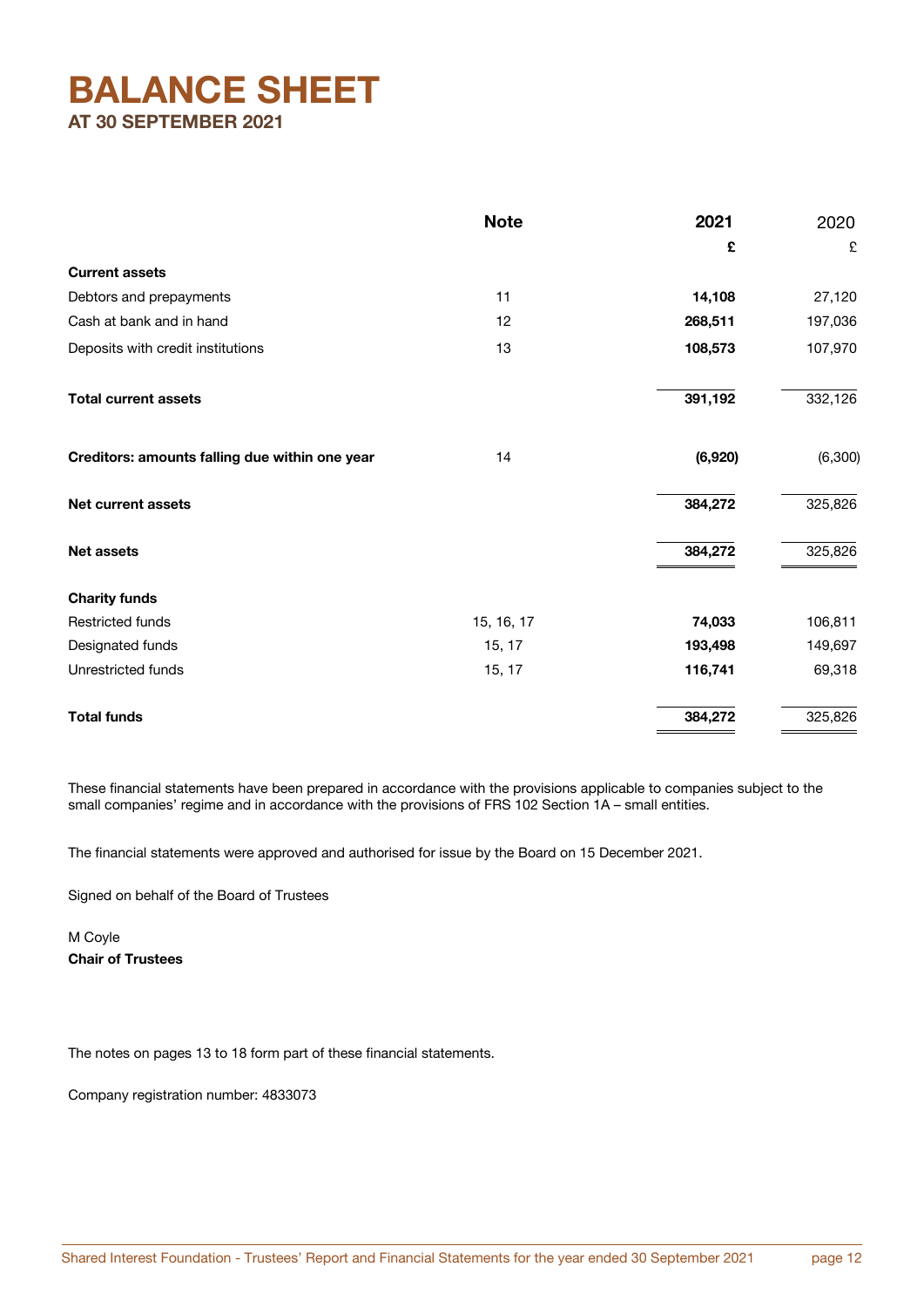# **NOTES TO THE FINANCIAL STATEMENTS**

## **1. SUMMARY OF SIGNIFICANT ACCOUNTING POLICIES**

#### **(1.1) Basis of preparation of financial statements**

The financial statements have been prepared in accordance with Accounting and Reporting by Charities: Statement of Recommended Practice applicable to charities preparing their financial statements in accordance with the Financial Reporting Standard applicable in the UK and Republic of Ireland (FRS 102) (effective 1 January 2015) - (Charities SORP (FRS 102)), the Financial Reporting Standard applicable in the UK and Republic of Ireland (FRS 102) and the Companies Act 2006. The financial statements are prepared in sterling which is the functional currency of the charity and rounded to the nearest £1. The financial statements are prepared on a going concern basis as the charity has sufficient funding and activity to take it through 2022.

Shared Interest Foundation meets the definition of a public benefit entity under FRS 102. Assets and liabilities are initially recognised at historical cost or transaction value unless otherwise stated in the relevant accounting policy.

#### **(1.2) Company status**

The company is limited by guarantee and has no share capital. In the event of a winding up every member undertakes to contribute such amount as may be required not exceeding the total of £1. There was one member at 30 September 2021, Shared Interest Society Ltd.

#### **(1.3) Fund accounting**

Restricted funds are funds which are to be used in accordance with specific restrictions imposed by donors or which have been raised by the company for particular purposes. The costs of raising and administering such funds are charged against the specific fund. The aim and use of each restricted fund is set out in the notes to the financial statements. Investment income, gains and losses are allocated to the appropriate fund.

## **(1.4) Income**

All income is recognised once the company has entitlement to the income, it is probable that the income will be received and the amount of income receivable can be measured reliably.

For legacies, entitlement is taken as the earlier of the date on which either: the company is aware that probate has been granted, the estate has been finalised and notification has been made by the executor(s) to the Trust that a distribution will be made, or when a distribution is received from the estate. Receipt of a legacy, in whole or in part, is only considered probable when the amount can be measured reliably and the company has been notified of the executor's intention to make a distribution. Where legacies have been notified to the company, or the company is aware of the granting of probate, and the criteria for income recognition have not been met, then the legacy is treated as a contingent asset and disclosed if material.

#### **(1.5) Expenditure**

Expenditure is recognised when there is a legal or constructive obligation to make payment to a third party, it is probable that settlement will be required and the amount of the obligation can be measured reliably.

All expenditure is accounted for on an accruals basis and include attributable VAT which cannot be recovered. All expenses including support costs and governance costs are allocated to the applicable expenditure headings. Charitable expenditure includes those costs incurred by the Charity in the delivery of its activities and services for its beneficiaries. It includes costs that can be allocated directly to such activities and those costs of an indirect nature necessary to support them.

Governance costs include those costs associated with meeting the constitutional and statutory requirements of the Charity and include the audit fees and costs linked to the strategic management of the Charity.

#### **(1.6) Interest receivable**

Interest on funds held on deposit is included when receivable and the amount can be measured reliably by the company; this is normally upon notification of the interest paid or payable by the bank.

## **(1.7) Debtors**

Trade and other debtors are recognised at the settlement amount after any trade discount offered. Prepayments are valued at the amount repaid net of any trade discounts due.

## **(1.8) Cash at bank and in hand**

Cash at bank and in hand includes cash and short-term highly liquid investments with a short maturity of three months or less from the date of acquisition or opening of the deposit or similar account.

#### **(1.9) Creditors and provisions**

Creditors and provisions are recognised where the company has a present obligation resulting from a past event that will probably result in the transfer of funds to a third party and the amount due to settle the obligation can be measured or estimated reliably. Creditors and provisions are normally recognised at their settlement amount after allowing for any trade discounts due.

## **(1.10) Financial instruments**

The company only has financial assets and financial liabilities of a kind that qualify as basic financial instruments. Basic financial instruments are initially recognised at transaction value and subsequently measured at their settlement value with the exception of bank loans which are subsequently measured at amortised cost using the effective interest method.

## **(1.11) Cash flow statement**

The Company has taken advantage of the exemption in FRS 102 from the requirement to prepare a cash flow statement on the grounds that it is a small company.

## **(1.12) Foreign currency transactions**

Monetary assets and liabilities denominated in foreign currencies are stated in the balance sheet at the equivalent value in sterling at the exchange rate prevailing at the balance sheet date. Transactions during the year denominated in foreign currencies are stated at their equivalent value in sterling at the exchange rate prevailing at the date of the transaction.

#### **(1.13) Pensions**

Employees of the Foundation are entitled to membership of the Shared Interest Group Personal Pension Plan. This is a defined contribution scheme with 9% of salary payable by the Charity and charged to the Income and Expenditure Account in the year relating to the salary cost.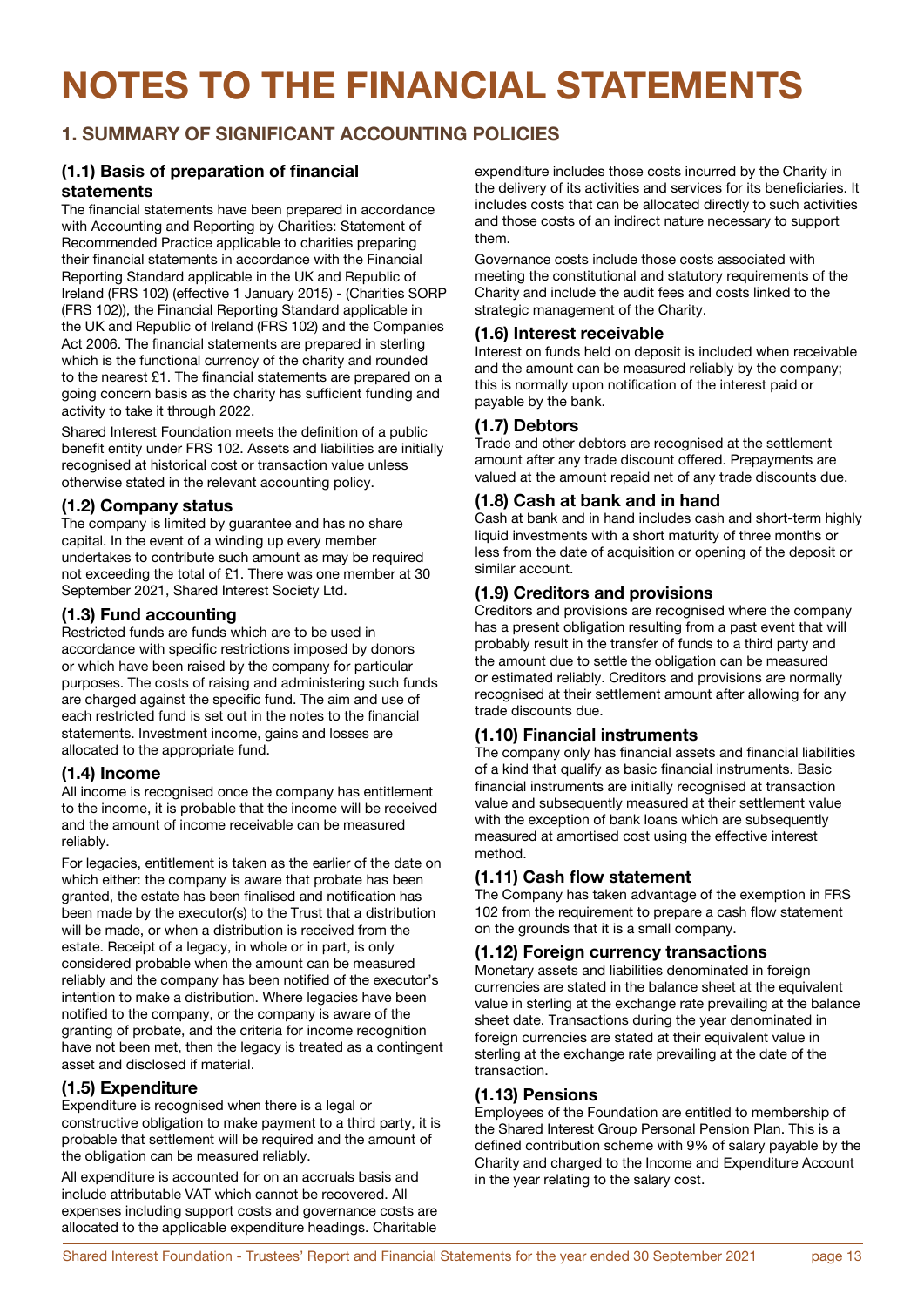## **2. INCOME FROM DONATIONS AND LEGACIES**

|                      | Unrestricted | Restricted | Total   | Total   |
|----------------------|--------------|------------|---------|---------|
|                      | funds        | funds      | funds   | funds   |
|                      | 2021         | 2021       | 2021    | 2020    |
|                      | £            | £          | £       | £       |
| <b>Individuals</b>   | 282,930      | 3,013      | 285,943 | 221,178 |
| Trusts and corporate | 4,444        |            | 4,444   | 2,500   |
|                      | 287,374      | 3,013      | 290,387 | 223,678 |

In 2020, of the total income from donations and legacies, £219,355 related to unrestricted funds and £4,323 related to restricted funds.

| <b>3. INCOME FROM CHARITABLE ACTIVITIES</b>                            |              |            |        |         |
|------------------------------------------------------------------------|--------------|------------|--------|---------|
|                                                                        | Unrestricted | Restricted | Total  | Total   |
|                                                                        | funds        | funds      | funds  | funds   |
|                                                                        | 2021         | 2021       | 2021   | 2020    |
|                                                                        | £            | £          | £      | £       |
| Allan & Nesta Ferguson Charitable Trust - Growing Fairer Futures       |              |            |        | 20,000  |
| Evan Cornish Foundation - Bees For Business Part 2 (Burkina Faso)      |              |            |        | 8,000   |
| Anonymous - Growing Fairer Futures Cote d'Ivoire                       |              |            |        | 75,000  |
| Anonymous - Nicaragua Sesame Farming                                   |              | 20,000     | 20,000 |         |
| Marr-Munning Trust - Coffee Farming Uganda                             |              | 28,675     | 28,675 |         |
| Guernsey Overseas Aid & Development - Bees For Business (Sideradougou) |              | 22,450     | 22,450 | 22,450  |
| Mr TM Dickerty - Dakoro Well Construction                              |              | 500        | 500    |         |
|                                                                        |              | 71,625     | 71,625 | 125,450 |
|                                                                        |              |            |        |         |

In 2020, of the total income from charitable activities, £125,450 related to restricted funds.

## **4. INVESTMENT INCOME**

|                   | Unrestricted | Restricted               | <b>Total</b> | Total |
|-------------------|--------------|--------------------------|--------------|-------|
|                   | funds        | funds                    | funds        | funds |
|                   | 2021         | 2021                     | 2021         | 2020  |
|                   | £            | £                        | £            | £     |
| Interest received | 583          | $\overline{\phantom{0}}$ | 583          | 941   |
|                   | 583          | $\overline{\phantom{0}}$ | 583          | 941   |

In 2020, of the total investment income, £941 related to unrestricted funds.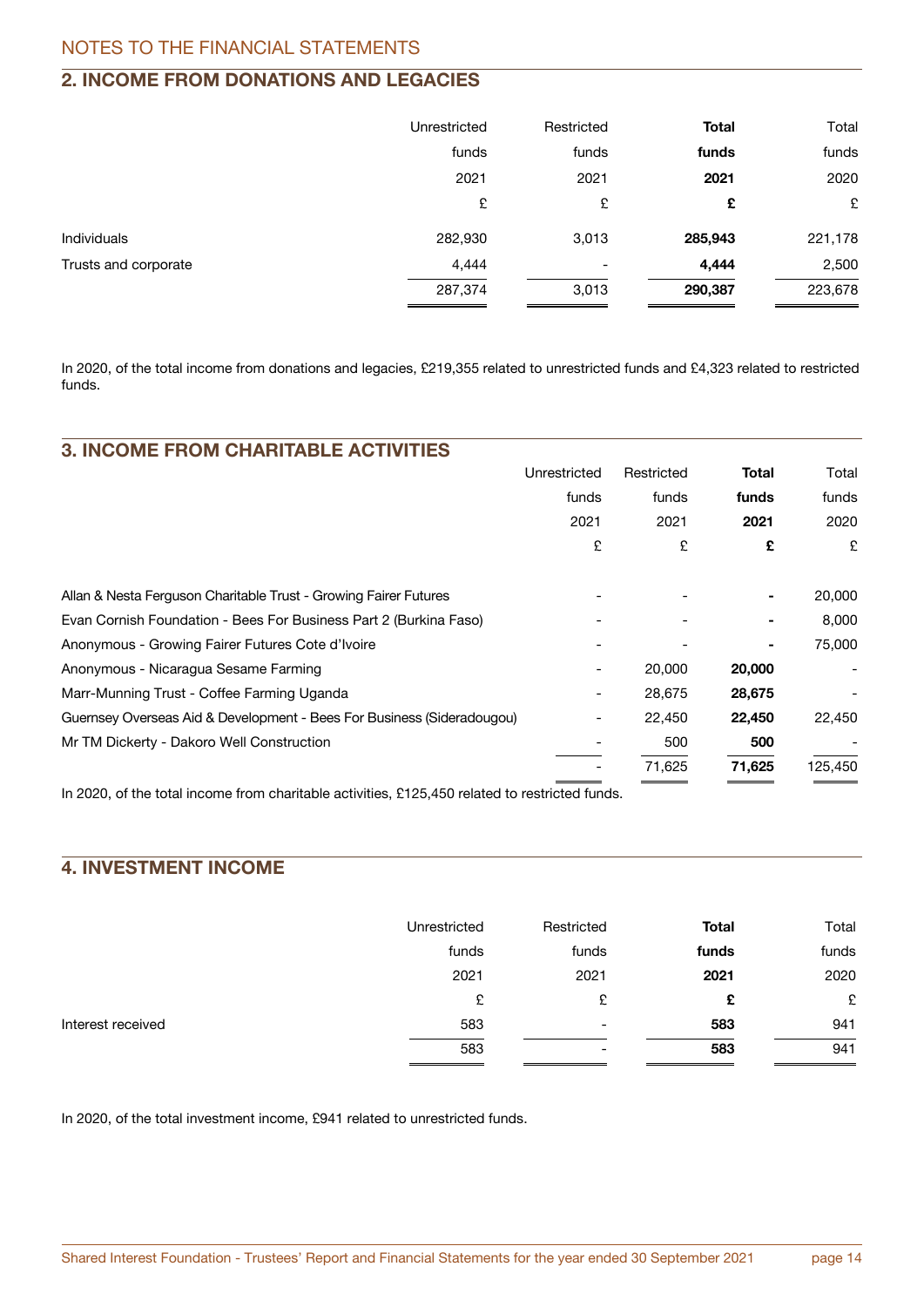## **5. ANALYSIS OF RESOURCES EXPENDED BY ACTIVITIES**

|         |                     | Support                  | <b>Total</b> | Total   |
|---------|---------------------|--------------------------|--------------|---------|
|         | of activities       | costs                    | 2021         | 2020    |
| £       | £                   | £                        | £            | £       |
|         |                     |                          |              | 111     |
| 3,324   | 4,616               | 2,418                    | 10,358       | 12,088  |
| 3,627   | 43,255              | 14,965                   | 61,847       | 9,316   |
| 5,992   | 8,608               | 4,411                    | 19,011       |         |
| 35,001  |                     | 11,076                   | 46,077       |         |
|         |                     |                          |              | 297     |
| 1,888   |                     | 530                      | 2,418        |         |
|         |                     |                          |              | 21,880  |
|         |                     |                          |              | 2,658   |
| 20,876  |                     | 6,433                    | 27,309       |         |
| 3,484   | 2,066               | 1,679                    | 7,229        | 72,255  |
| 4,370   | 41,046              | 14,340                   | 59,756       |         |
| 21,171  |                     | 6,528                    | 27,699       |         |
|         |                     |                          |              | 37,635  |
| 4,228   |                     | 1,186                    | 5,414        | 10,523  |
| 12,012  | 7,825               | 6,150                    | 25,987       |         |
|         |                     |                          |              | 18,499  |
| 115,973 | 107,416             | 69,716                   | 293,105      | 185,262 |
|         | undertaken directly | Activities Grant funding |              |         |

## **6. ANALYSIS OF EXPENDITURE ON CHARITABLE ACTIVITIES**

| Unrestricted | Restricted | <b>Total</b> | Total   |
|--------------|------------|--------------|---------|
| funds        | funds      | funds        | funds   |
| 2021         | 2021       | 2021         | 2020    |
| £            | £          | £            | £       |
|              |            |              | 111     |
| 5,742        | 4,616      | 10,358       | 12,088  |
| 18,592       | 43,255     | 61,847       | 9,316   |
| 10,403       | 8,608      | 19,011       |         |
| 46,077       |            | 46,077       |         |
|              |            |              | 297     |
| 2,418        |            | 2,418        |         |
|              |            |              | 21,880  |
|              |            |              | 2,658   |
| 27,309       |            | 27,309       |         |
| 5,163        | 2,066      | 7,229        | 72,255  |
| 18,710       | 41,046     | 59,756       |         |
| 27,699       |            | 27,699       |         |
|              |            |              | 37,635  |
| 5,414        |            | 5,414        | 10,523  |
| 18,162       | 7,825      | 25,987       |         |
|              |            |              | 18,499  |
| 185,689      | 107,416    | 293,105      | 185,262 |
|              |            |              |         |

In 2020, of the total expenditure, £155,243 was expenditure from unrestricted funds and £30,019 was expenditure from restricted funds.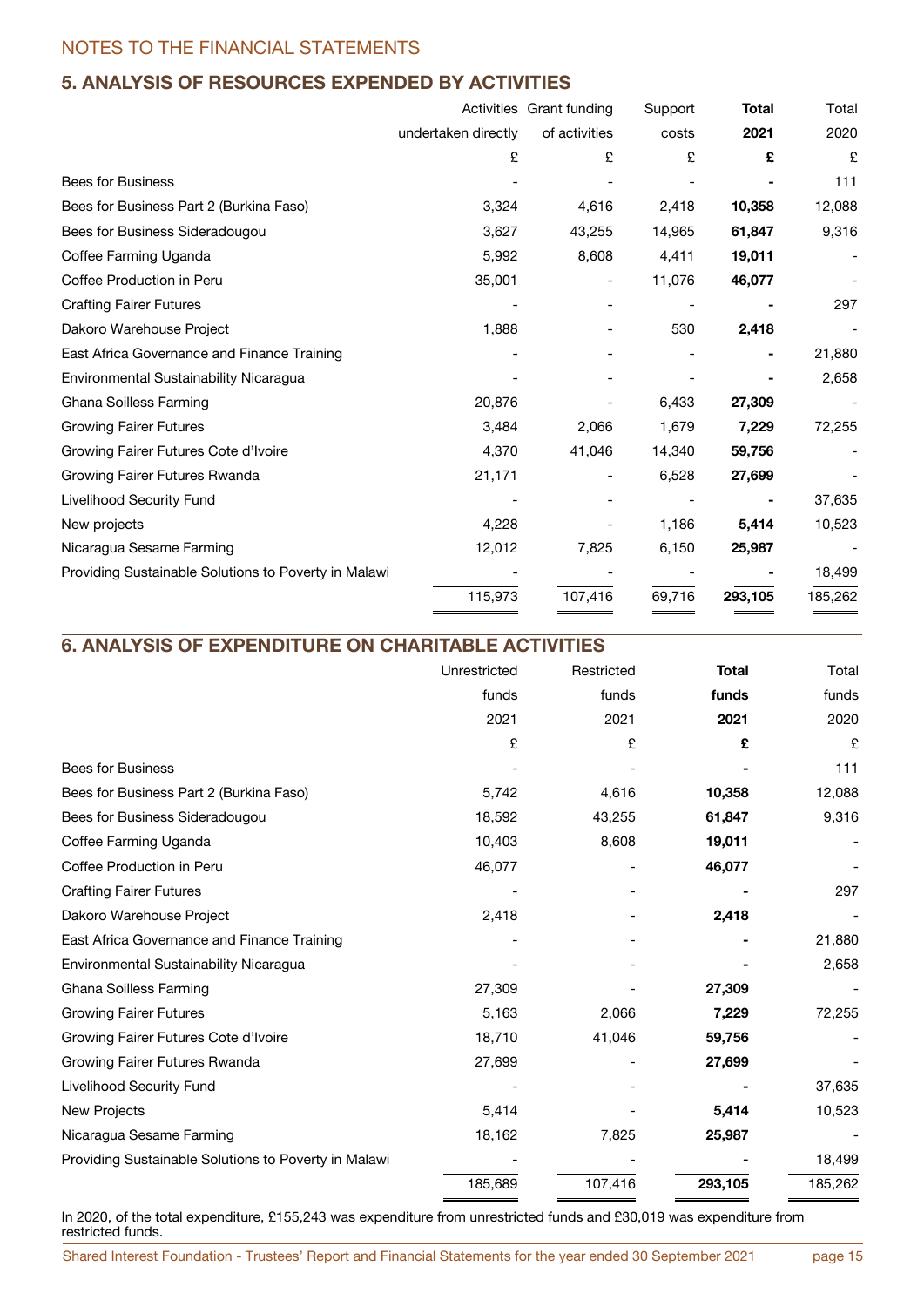## **7. ANALYSIS OF RESOURCES EXPENDED BY EXPENDITURE TYPE**

|                                                      | Staff costs | Other costs | <b>Total</b> | Total   |
|------------------------------------------------------|-------------|-------------|--------------|---------|
|                                                      | 2021        | 2021        | 2021         | 2020    |
|                                                      | £           | £           | £            | £       |
| <b>Expenditure on:</b>                               |             |             |              |         |
| <b>Raising funds</b>                                 | 10,454      | 590         | 11,044       | 12,652  |
| <b>Charitable activities</b>                         |             |             |              |         |
| Bees for Business                                    |             |             |              | 111     |
| Bees for Business Part 2 (Burkina Faso)              | 3,508       | 6,850       | 10,358       | 12,088  |
| Bees for Business Sideradougou                       | 4,782       | 57,065      | 61,847       | 9,316   |
| Coffee Farming Uganda                                | 7,288       | 11,723      | 19,011       |         |
| Coffee Production in Peru                            | 5,815       | 40,262      | 46,077       |         |
| <b>Crafting Fairer Futures</b>                       |             |             |              | 297     |
| Dakoro Warehouse Project                             | 1,888       | 530         | 2,418        |         |
| East Africa Governance and Finance Training          |             |             |              | 21,880  |
| Environmental Sustainability Nicaragua               |             |             |              | 2,658   |
| Ghana Soilless Farming                               | 7,493       | 19,816      | 27,309       |         |
| <b>Growing Fairer Futures</b>                        | 2,719       | 4,510       | 7,229        | 72,255  |
| Growing Fairer Futures Cote d'Ivoire                 | 8,294       | 51,462      | 59,756       |         |
| Growing Fairer Futures Rwanda                        | 7,501       | 20,198      | 27,699       |         |
| Livelihood Security Fund                             |             |             |              | 37,635  |
| New projects                                         | 4,229       | 1,186       | 5,415        | 10,523  |
| Nicaragua Sesame Farming                             | 6,248       | 19,738      | 25,986       |         |
| Providing Sustainable Solutions to Poverty in Malawi |             |             |              | 18,499  |
|                                                      | 59,765      | 233,340     | 293,105      | 185,262 |
|                                                      | 70,219      | 233,930     | 304,149      | 197,914 |

## **8. SUPPORT COSTS**

|                                                      | 2021   | 2020   |
|------------------------------------------------------|--------|--------|
|                                                      | £      | £      |
| Office costs including training                      | 22,983 | 23,478 |
| Wages and salaries                                   | 5,505  | 5,606  |
| Support services provided by Shared Interest Society | 31,697 | 33,022 |
| Marketing costs                                      | 5,931  | 4,952  |
| Governance costs                                     | 3,600  | 3,300  |
|                                                      | 69,716 | 70,358 |
|                                                      |        |        |

## **9. NET INCOME / EXPENDITURE**

This is stated after charging:

|                                         | 2021  | 2020  |
|-----------------------------------------|-------|-------|
|                                         |       | £     |
| Auditors' remuneration (audit services) | 3.600 | 3,300 |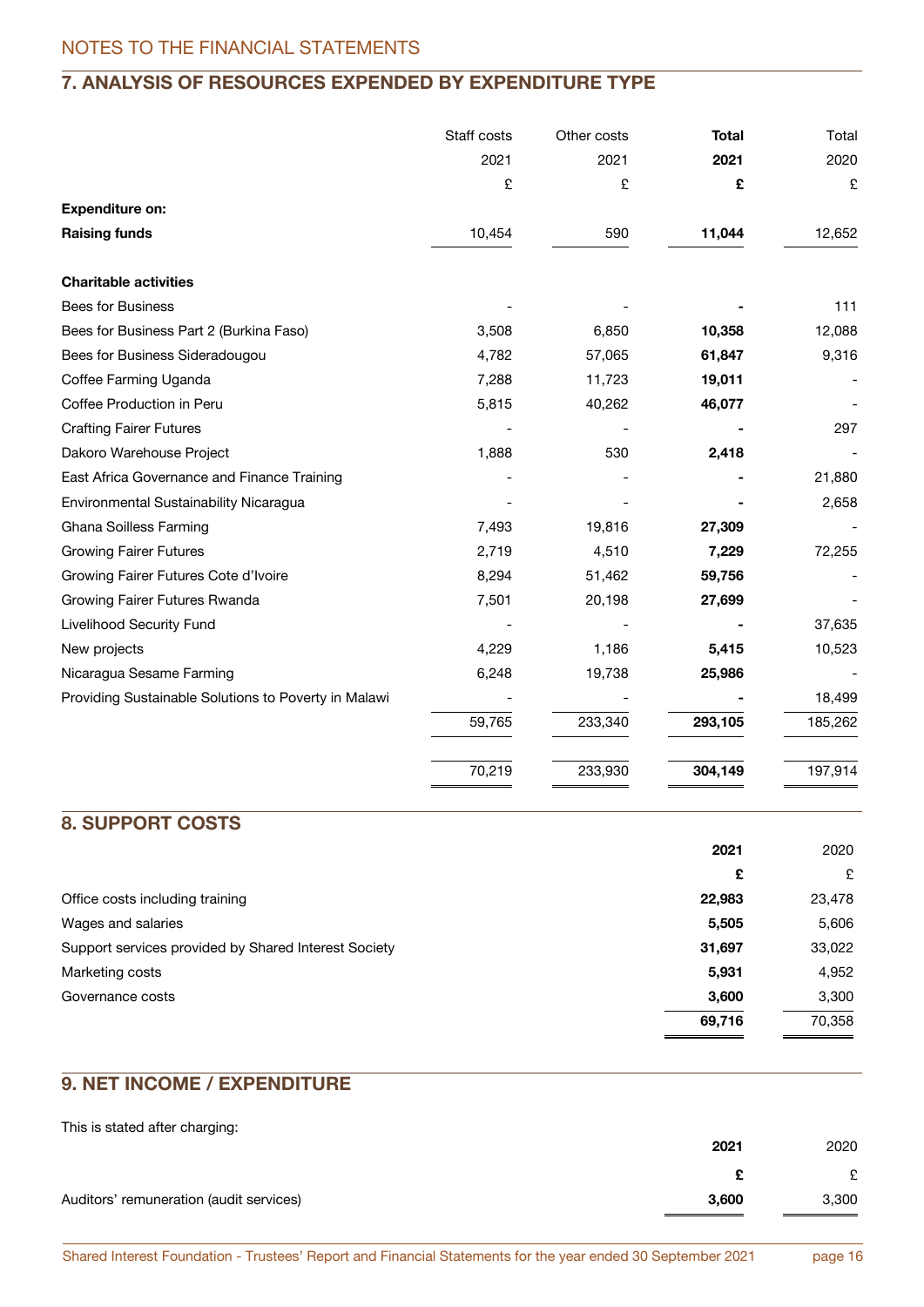## **10. STAFF COSTS**

| Staff costs were as follows:                                                         | 2021          | 2020           |
|--------------------------------------------------------------------------------------|---------------|----------------|
|                                                                                      | £             | £              |
| Wages and salaries                                                                   | 68,805        | 69,242         |
| Social security costs                                                                | 2,384         | 2,402          |
| Defined contribution pension costs                                                   | 2,453         | 2,349          |
|                                                                                      | 73,642        | 73,993         |
| Average monthly number of employees (none of whom are Trustees) during the year was: |               |                |
|                                                                                      | 2021          | 2020           |
|                                                                                      | <b>Number</b> | Number         |
| Raising funds                                                                        |               |                |
| Charitable activities                                                                |               |                |
|                                                                                      | 2             | $\overline{2}$ |

No individual employee's emoluments exceeded £60,000 for either year shown. No pension contributions were payable by the Foundation in respect of the Trustees in either year shown.

The Trustees neither received nor waived any remuneration during the year (2020: £Nil). The Trustees did not have any expenses reimbursed during the year (2020: £Nil).

## **11. DEBTORS AND PREPAYMENTS**

|                                      | 2021   | 2020   |
|--------------------------------------|--------|--------|
|                                      | £      | £      |
| Prepayments                          | 1,933  | 3,053  |
| Accrued income                       | 6,163  | 15,473 |
| Amounts owed from group undertakings | 6,012  | 8,594  |
|                                      | 14,108 | 27,120 |

Amounts owed to group undertakings were repaid in full post year-end and are settled on a monthly basis .

| <b>12. CASH AT BANK AND IN HAND</b>              |         |         |
|--------------------------------------------------|---------|---------|
|                                                  | 2021    | 2020    |
|                                                  | £       | £       |
| Cash at bank and in hand                         | 268,511 | 197,036 |
|                                                  | 268,511 | 197,036 |
| <b>13. DEPOSITS WITH CREDIT INSTITUTIONS</b>     | 2021    | 2020    |
|                                                  | £       | £       |
| Deposits repayable in not more than three months | 27      | 27      |
| Deposits repayable in not more than one year     | 108,546 | 107,943 |
|                                                  | 108,573 | 107,970 |
|                                                  |         |         |

## **14. CREDITORS: AMOUNTS FALLING DUE WITHIN ONE YEAR 2021** 2020 £ £  $\,$  Accruals  $\,$  6,300  $\,$  6,300  $\,$  6,300  $\,$  6,300  $\,$  6,300  $\,$  6,300  $\,$  6,300  $\,$  $\overline{6,920}$  6,300